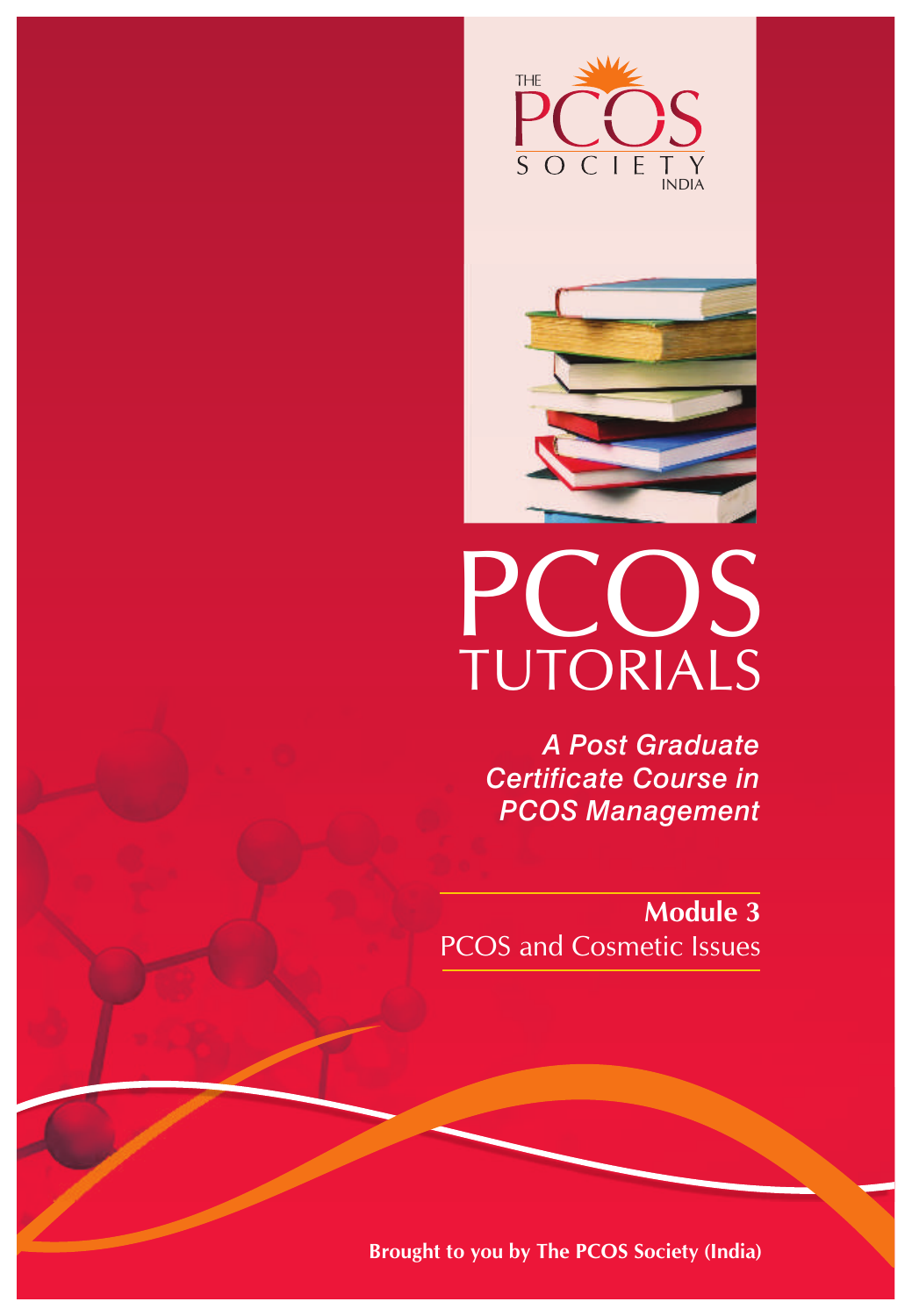

# **Course Directors**



**Dr. Duru Shah** Founder President The PCOS Society, India



**Dr. Madhuri Patil** Chair, Scientific Committee The PCOS Society, India

## **Course Faculty for Module 3**



**Dr. Rekha Sheth**  Vice President, The PCOS Society, India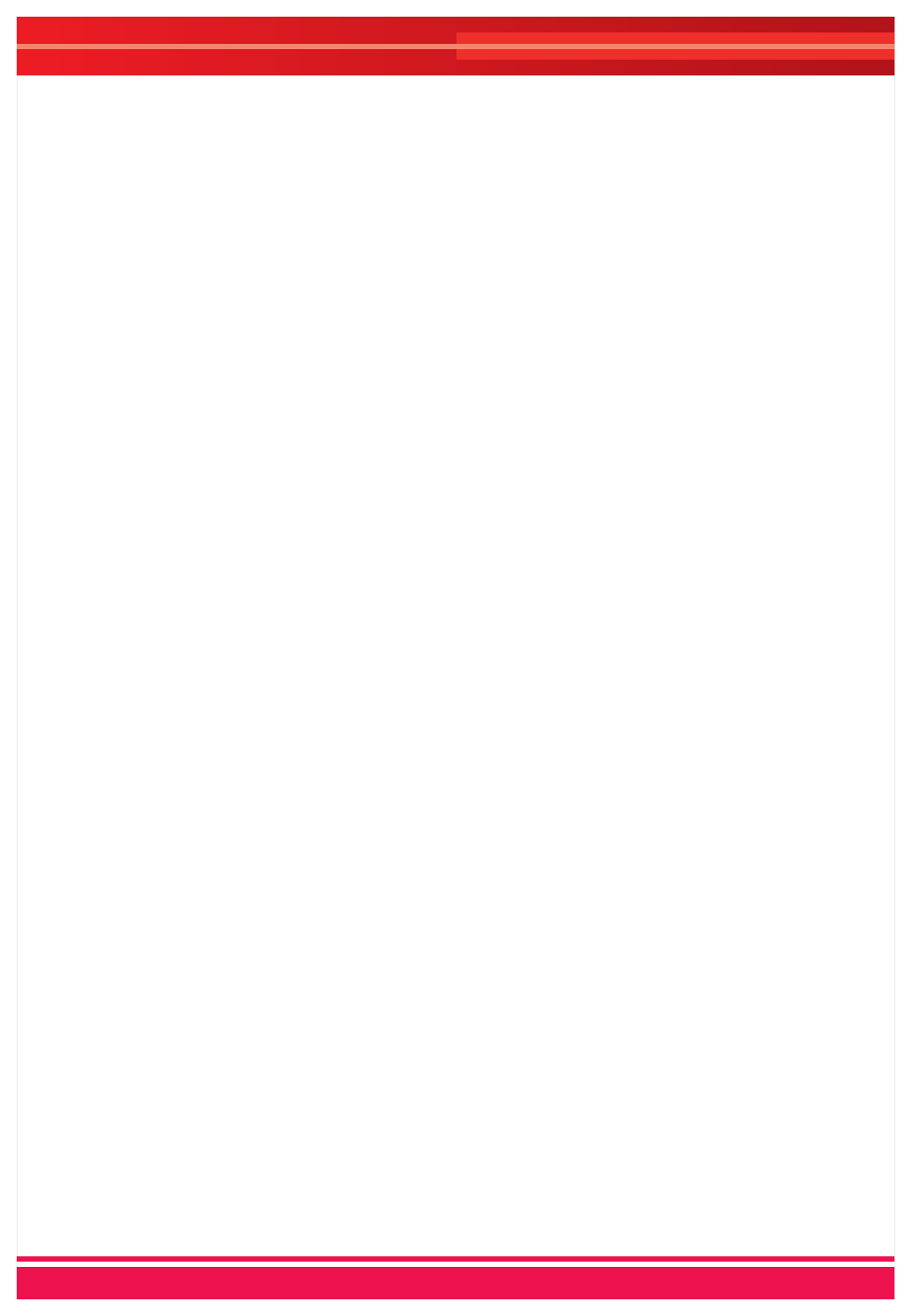Module III PCOS and Cosmetic Issues

 $\left(1\right)$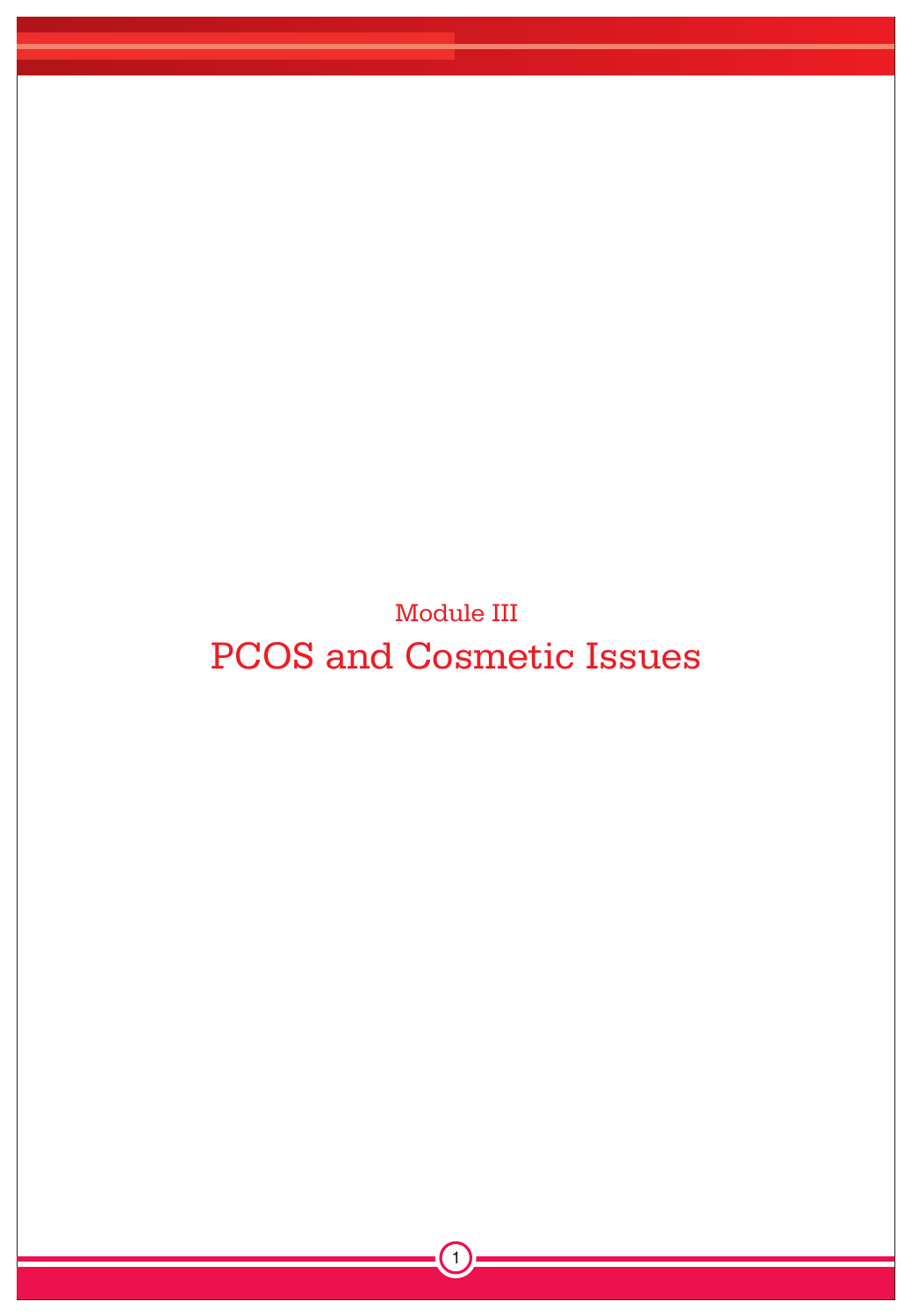# Table of Contents

| 1. | Module Overview<br>3                                |    |  |  |  |  |
|----|-----------------------------------------------------|----|--|--|--|--|
| 2. | <b>Learning Objectives</b><br>3                     |    |  |  |  |  |
| 3. | Pre-Test<br>4                                       |    |  |  |  |  |
| 4. | Introduction                                        |    |  |  |  |  |
|    | PCOS and Skin: The Relationship                     | 6  |  |  |  |  |
| 5. | Prevalence of Cutaneous Manifestations in PCOS<br>7 |    |  |  |  |  |
| 6. | Types of Cutaneous Manifestations in PCOS           |    |  |  |  |  |
|    | Skin Changes and Hormonal Levels: Correlation       | 8  |  |  |  |  |
|    | Hirsutism                                           | 9  |  |  |  |  |
|    | Acne                                                | 10 |  |  |  |  |
|    | Alopecia                                            | 11 |  |  |  |  |
|    | <b>Acanthosis Nigricans</b>                         | 12 |  |  |  |  |
|    | Acrochordons (Skin tags)                            | 13 |  |  |  |  |
| 7. | Pathogenesis of Cutaneous Manifestations in PCOS    |    |  |  |  |  |
|    | Hyperandrogenaemia<br>٠                             | 14 |  |  |  |  |
|    | Hirsutism                                           | 15 |  |  |  |  |
|    | Acne                                                | 17 |  |  |  |  |
|    | <b>Acanthosis Nigricans</b>                         | 18 |  |  |  |  |
|    | Alopecia                                            | 19 |  |  |  |  |
| 8. | Grading the Severity of Cutaneous Manifestations    |    |  |  |  |  |
|    | Hirsutism                                           | 20 |  |  |  |  |
|    | Acne                                                | 22 |  |  |  |  |
|    | <b>Acanthosis Nigricans</b>                         | 23 |  |  |  |  |
| 9. | Management of Cutaneous Manifestations              |    |  |  |  |  |
|    | Hirsutism                                           | 24 |  |  |  |  |
|    | Acne and Alopecia                                   | 27 |  |  |  |  |
|    | 10. Conclusion<br>31                                |    |  |  |  |  |
|    | 11. Key Points<br>31                                |    |  |  |  |  |
|    | 12. Suggested Readings<br>32                        |    |  |  |  |  |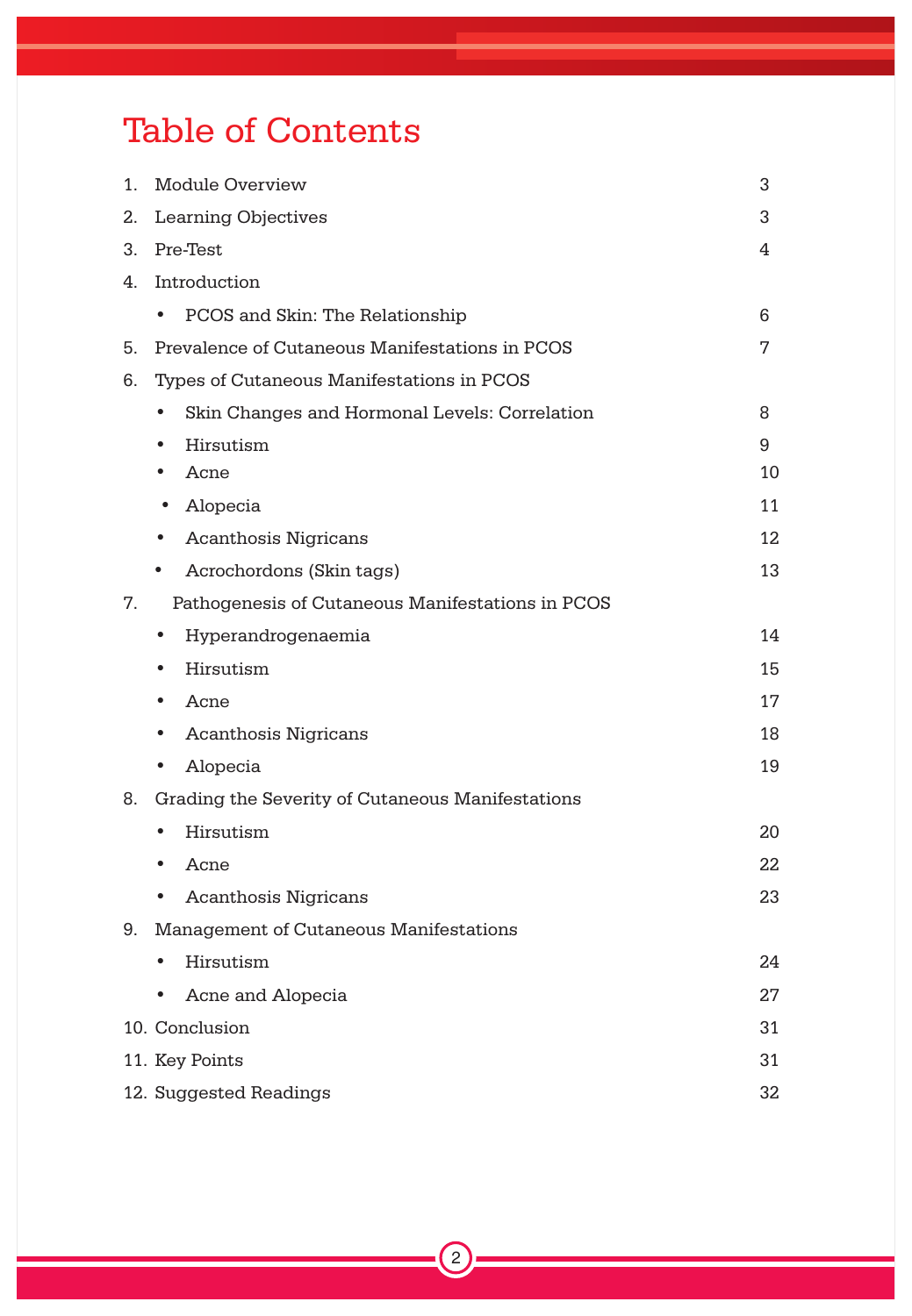### **Module Overview**

- One in 10 women is affected by polycystic ovarian syndrome (PCOS)
- Hyperandrogenism and insulin resistance are found in PCOS •
- They tend to cause dermatologic manifestations in the form of hirsutism, acne vulgaris, androgenic alopecia (AGA), and acanthosis nigricans (AN). These are among the cardinal manifestations of PCOS •
- These have a profound effect on the health and quality of life of the women suffering from the cutaneous manifestations •
- This module is designed to provide in-depth understanding of the pathophysiology of the cutaneous presentations in PCOS •
- Further quantifying the severity of these malformations is important to delineate the appropriate management plan; hence grading systems have been included in this module along with the overview on management of cosmetic issues in PCOS •

3

### **Learning Objectives**

**At the completion of this module the participant is expected to be able to :**

- Identify the cutaneous manifestations of PCOS
- Understand the pathophysiology of the development of these lesions
- Grade their severity, and
- Develop a management plan for satisfactory clinical outcomes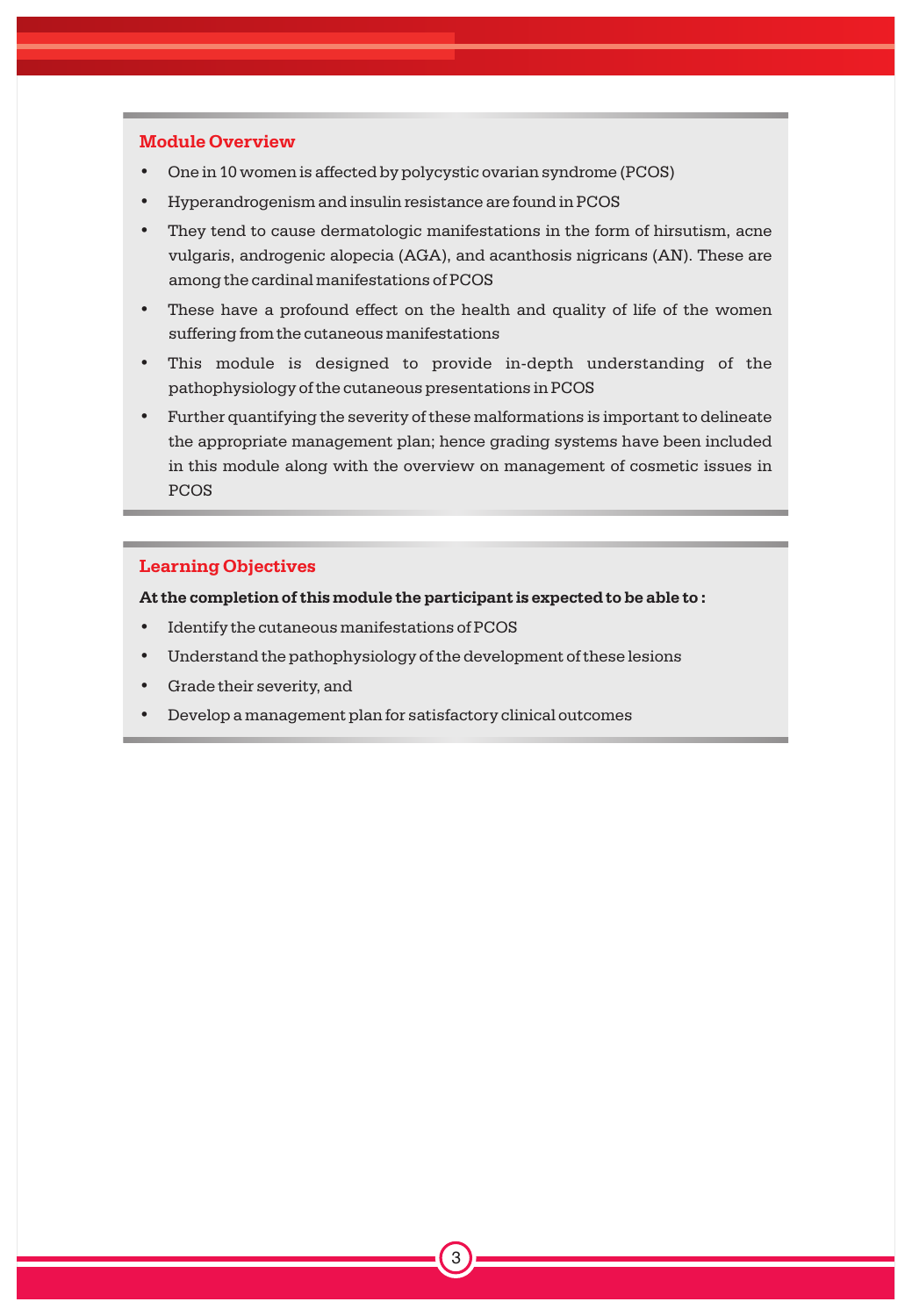# **PCOS and Cosmetic Issues**

### **PRE-TEST**

### **State whether the following statements are True or False.**

**1. PCOS has a minimal impact on the aesthetics of the patient.**

True

False

**2. Acne in PCOS patients indicates hyperandrogenism.**

True

False

**3. Acanthosis nigricans is a poor marker of insulin resistance.**

True

False

**4. Alopecia in PCOS occurs due to poor nutrition.**

True

False

**5. Weight reduction is an important management for all aspects in PCOS patients.**

True

False

**6. Adrenal tumors may cause hirsutism.**

True

False

**7. Acne does not respond to conventional therapy if hormonal dysregulation is present.**

True

False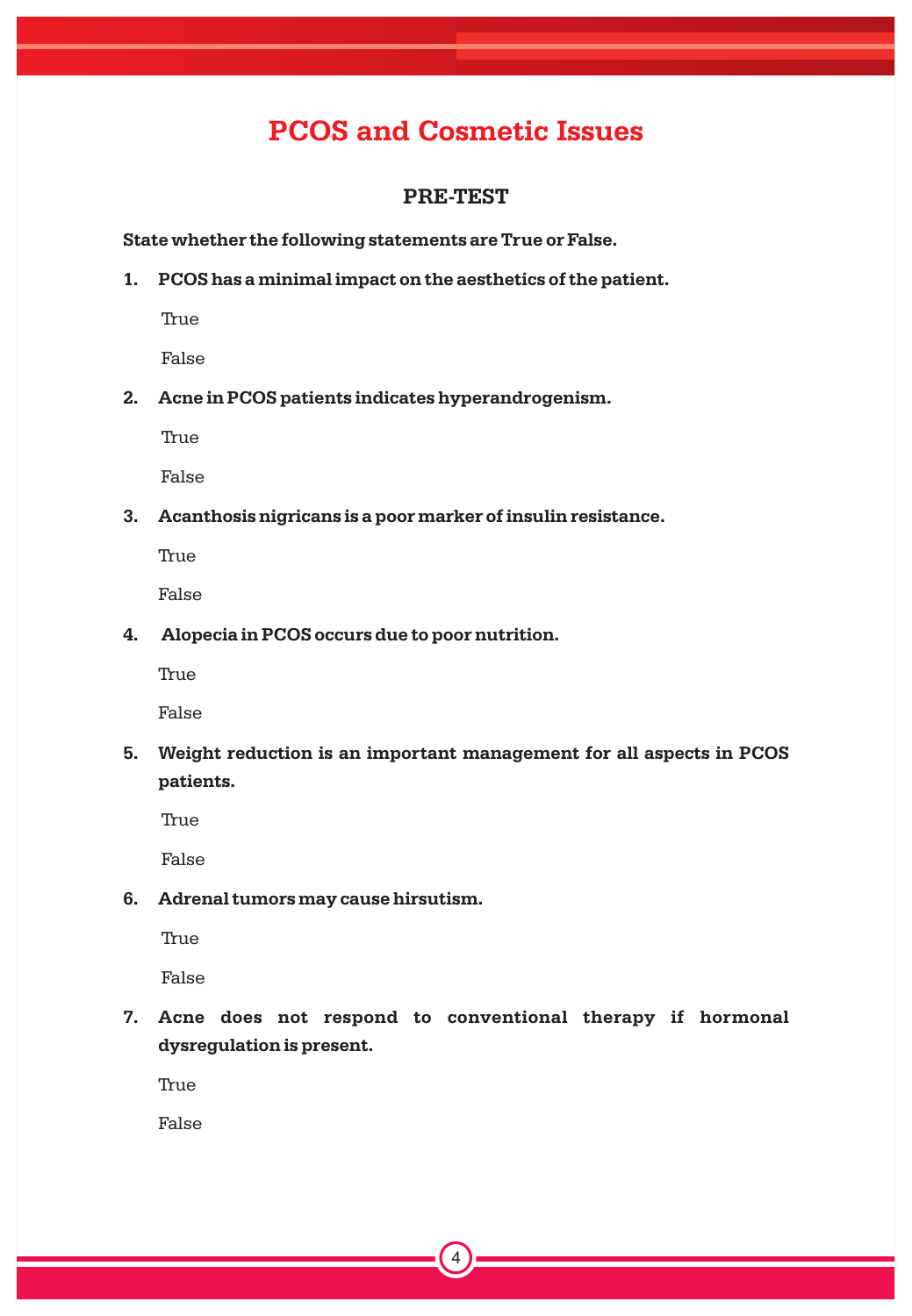**8. Skin tags are unusual in obese PCOS patients.**

True

False

**9. Contraceptive pills are the mainstay of PCOS management.**

True

False

**10. Lifestyle modification is of little benefit in the management of cosmetic issues in PCOS patients.**

True

False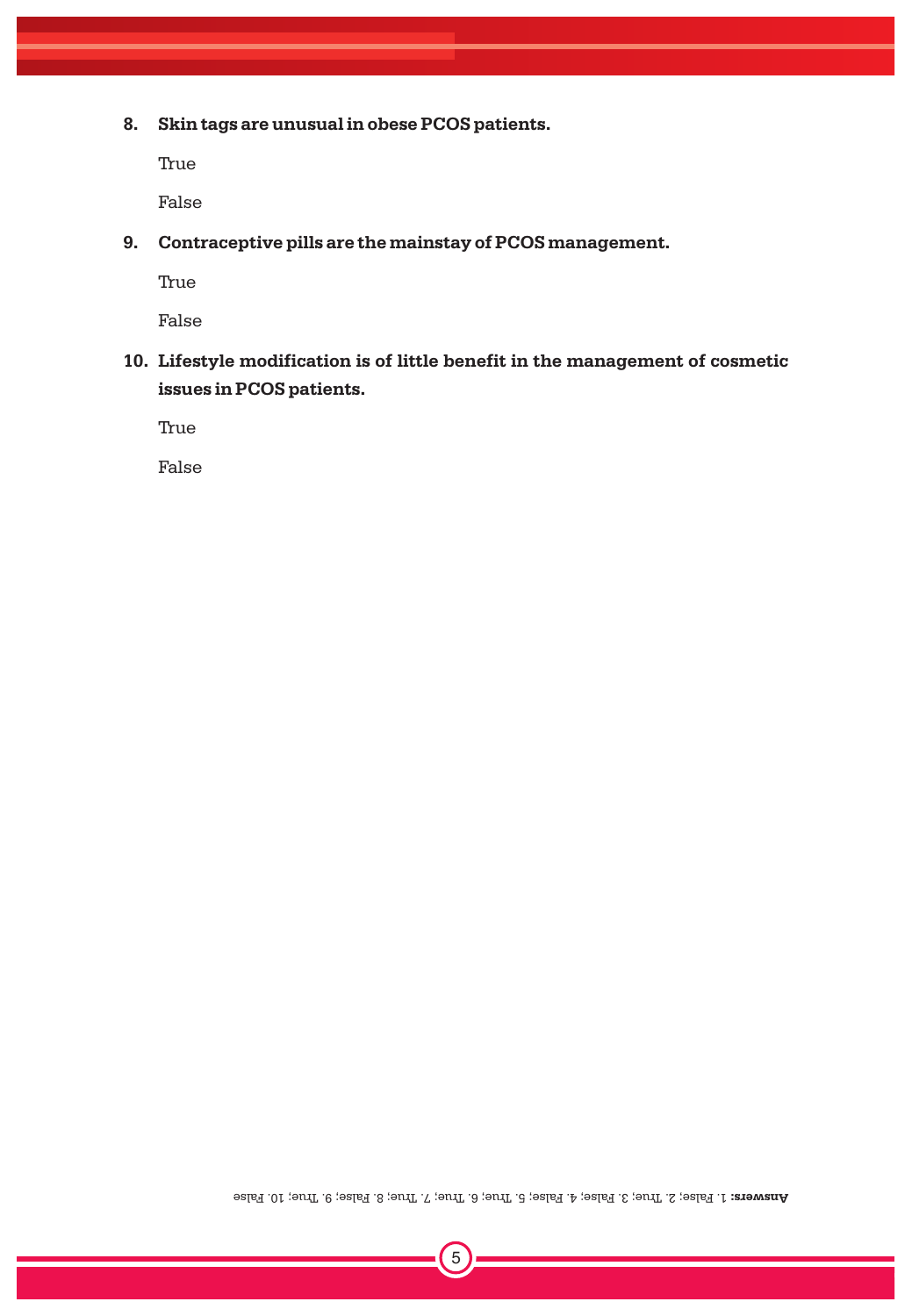

- PCOS refers to a heterogeneous collection of signs and symptoms forming a spectrum of disorders with the disturbance in reproductive, endocrine and metabolic functions.
- It has been observed that PCOS has various skin manifestations and almost 90% of patients with PCOS present with cutaneous signs/symptoms.
- The main pathophysiological process in PCOS points to the ovary being the source of excess androgens, resulting from an abnormal regulation of steroidogenesis.
- Excessive secretion of androgens in PCOS patients results in a series of skin changes including hirsutism, acne, seborrhoea and AGA, AN etc. $^{\rm 1}$
- The pilosebaceous unit is the target of androgen stimulation, and is responsive to local enzymes and the androgen receptors. $\mathring{\cdot}$

- 1. Gowri BV, Chandravathi PL, Sindhu PS, *et al*. Correlation of Skin Changes with Hormonal Changes in Polycystic Ovarian Syndrome: A Cross-sectional Study Clinical Study. *Indian J. Dermatol*. 2015;60(4): 419.
- 2. Fauser BCJM, Tarlatzis BC, Rebar RW, *et al*. Consensus on women's health aspects of polycystic ovary syndrome (PCOS): The Amsterdam ESHRE/ASRM-Sponsored 3<sup>rd</sup> PCOS Consensus Workshop Group. *Fertility and Sterility*. 2012;97(1):28–38.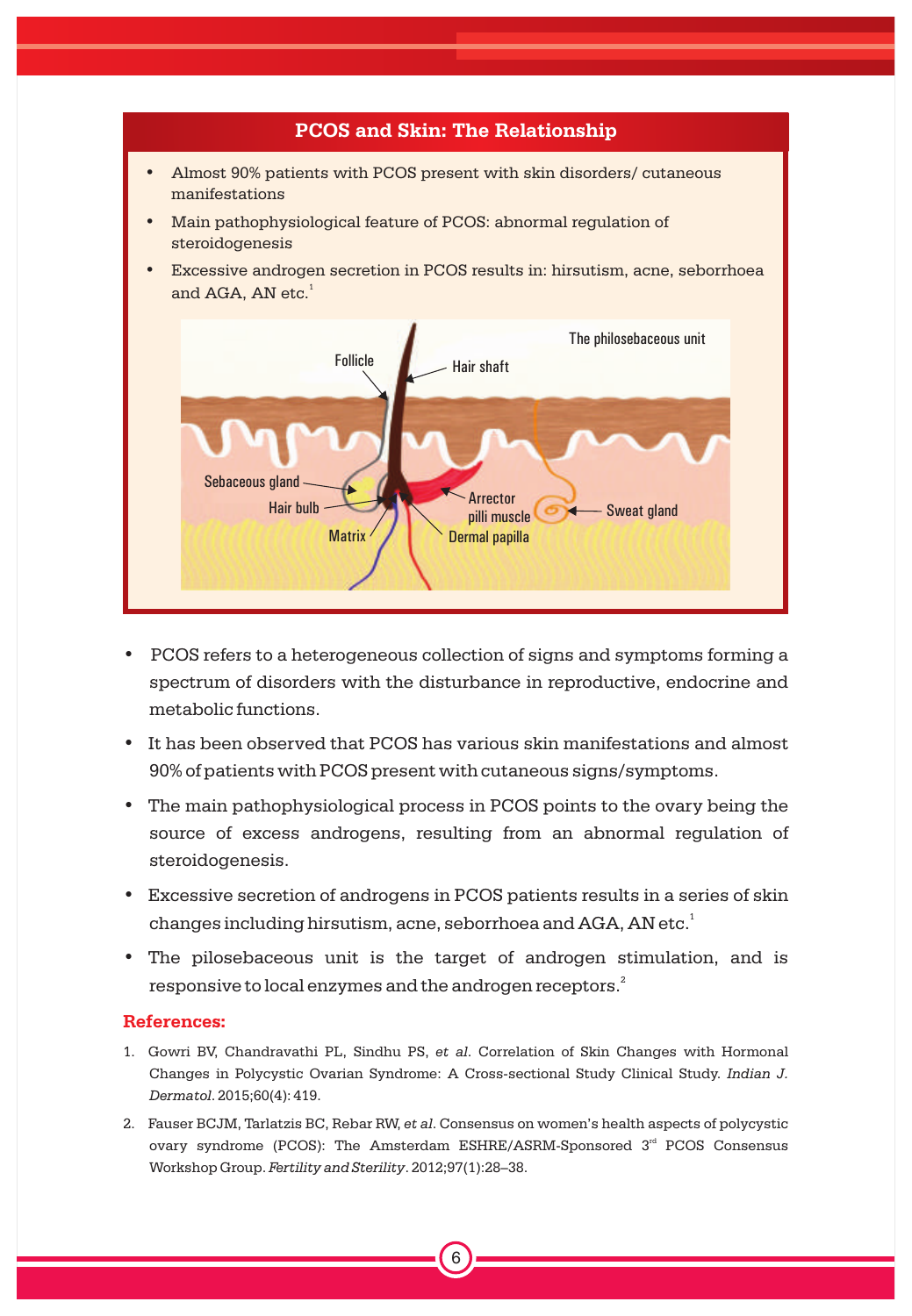

- A recent Indian study published in Indian dermatology online studied the incidence and prevalence of various skin manifestations in patients with PCOS.
- This study also attempted to correlate these skin manifestations with hormonal changes. The study results showed that hirsutism was the most common skin manifestation of PCOS followed by acne and alopecia.
- The prevalence of skin manifestations of PCOS has been depicted in the figure.
- Acne which is persistent and recurrent indicates hormonal irregularities in women >25 years of age.
- Increased seborrhoea of the skin and pre-menstrual flares of acne in women  $>$  30 years of age depict hyperandrogenimea and end organ sensitivity.<sup>2,3,4</sup>

- 1. Keen MA, Shah IH, and Sheikh G. Cutaneous Manifestations of Polycystic Ovary Syndrome: A Cross-Sectional Clinical Study. *Indian Dermatol. Online J*. 2017; 8(2):104–110.
- 2. Lucky AW. Quantitative documentation of a premenstrual flare of facial acne in adult women. *Arch. Dermatol*. 2004;140(4):423–4.
- 3. Collier CN, Harper JC, Cantrell WC, *et al*. The prevalence of acne in adults 20 years and older *Am*. *Acad. Dermatol*. 2008;58(1):56–9.

7

4. Shaw JC, White LE . Persistent acne in adult women. *Arch. Dermatol*. 2001;137(9):1252–3.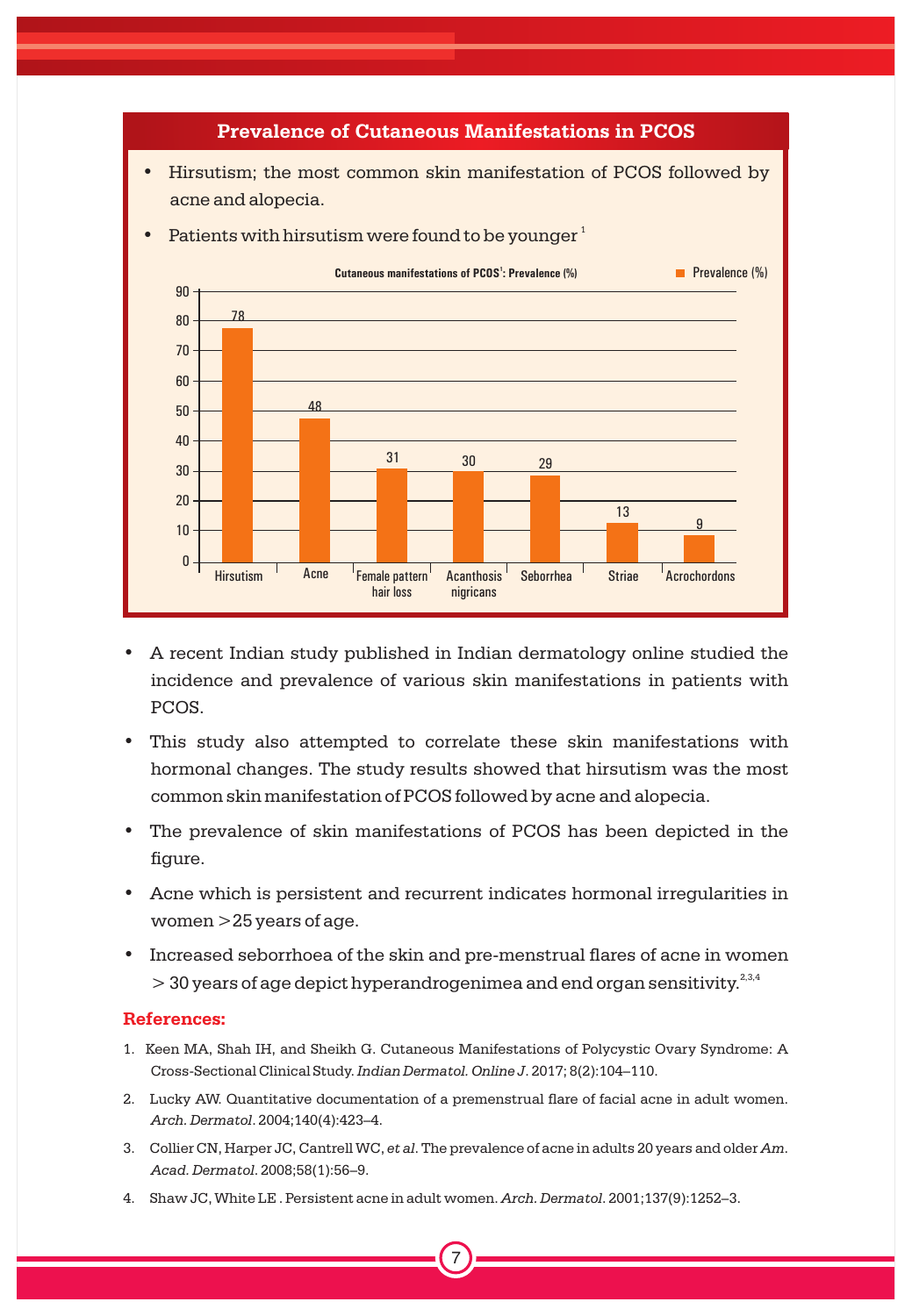### **Skin Changes and Hormonal Levels: Correlation**

• High fasting insulin levels was the most common hormonal abnormality seen in both acne and hirsutism

| Skin manifestation   FSH (%)   LH (%)   TSH (%)   Fasting insulin (%)   PRL (%)   Testosterone (%)   DHEA-S (%)   SHBG (%) |                |    |                |    |                |    |    |              |
|----------------------------------------------------------------------------------------------------------------------------|----------------|----|----------------|----|----------------|----|----|--------------|
| <b>Hirsutism</b>                                                                                                           |                | 9  | 4              | 30 | 4              | 21 | 21 | 4            |
| Acne                                                                                                                       | 5              | 15 | 5              | 28 | 3              | 23 | 18 | 3            |
| AGA                                                                                                                        | $\overline{4}$ | 15 | $\mathbf{0}$   | 23 | $\overline{4}$ | 31 | 19 | 4            |
| <b>Seborrhea</b>                                                                                                           | $\overline{4}$ | 15 | $\mathfrak{p}$ | 28 | $\overline{4}$ | 24 | 21 | 2            |
| <b>Acanthosis nigricans</b>                                                                                                | 5              | 14 | $\Omega$       | 33 | 5              | 24 | 19 | <sup>0</sup> |
| <b>Acrochordons</b>                                                                                                        | 6              | 13 | 0              | 27 |                | 20 | 20 |              |

• AGA was associated with high testosterone levels

FSH: Follicle stimulating hormone; LH: Luteinizing hormone; TSH: Thyroid stimulating hormone; DHEA-S: Dehydroepiandrostenidione; SHBG: Sex hormone binding globulin; AGA: Androgenetic alopecia; PRL: Prolactin

- An Indian study by Gowri *et al*. aimed to understand the correlation of skin manifestations with hormonal changes in patients with PCOS.
- It was seen that fasting insulin levels was the most common hormonal abnormality seen in both acne and hirsutism.
- Acne was associated with increase in fasting insulin in 28% of patients, testosterone in 23%, Dehydroepiandrostenidone (DHEA-S) in 18% and Lueteinizing hormone (LH) in 15%.
- AGA was associated with high testosterone levels.
- AGA showed increase in testosterone by 31%, fasting insulin by 23%, DHEA-S by 19%.
- Seborrhea showed increase in fasting insulin by 28%, testosterone by 24% and DHEA-S in 21%.
- AN showed increased fasting insulin level in 33%, increased testosterone in 24% and DHEA-S in 19%.
- Acrochordons showed increased fasting insulin levels in 27% whereas 20% showed rise in both testosterone and  $\rm{DHEA\text{-}S.}^{1}$

### **Reference:**

1. Gowri BV, Chandravathi PL, Sindhu PS, *et al*. Correlation of Skin Changes with Hormonal Changes in Polycystic Ovarian Syndrome: A Cross-sectional Study Clinical Study. *Indian J. Dermatol*. 2015;60(4):419.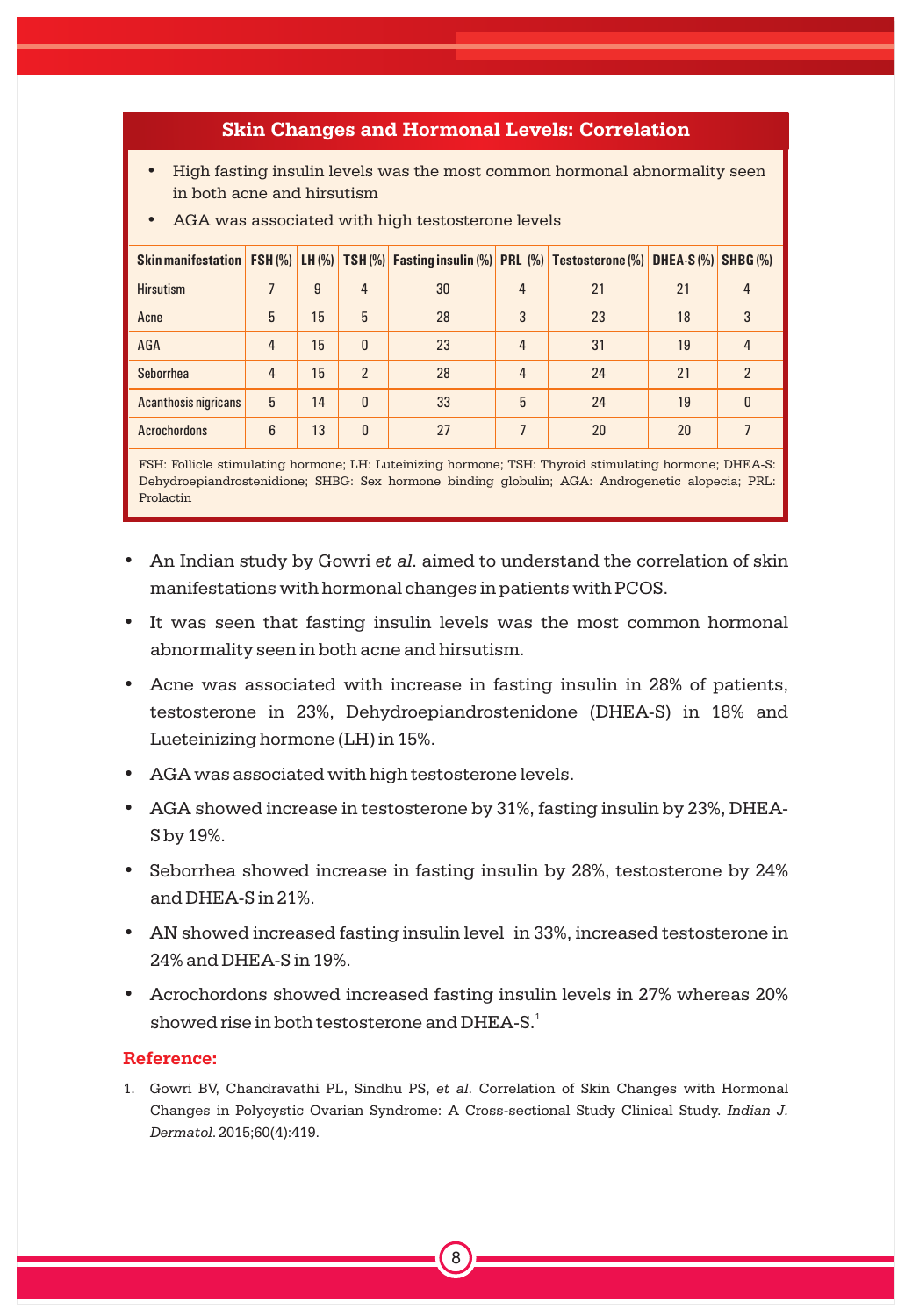### **Cutaneous Manifestations of PCOS: Hirsutism**

- Hirsutism is usually manifested by excessive facial and/or body hair.
- It is the most frequent clinical manifestation seen in 60% of the women with  $PCOS.<sup>1</sup>$



- Hirsutism is defined as excessive terminal hair growth in androgendependent areas in women.
- It is the most frequent clinical manifestation seen in 60% of the women with  $PCOS.<sup>1</sup>$
- In PCOS patients, hirsutism may result from the combined influence of increased androgen production, increased circulating free testosterone, or greater androgen activity within the pilosebaceous unit.
- Systemic conditions such as hypothyroidism and growth hormone therapy may also be associated with hirsutism.
- Ovary is the primary source of androgen overproduction; however, adrenal androgens are increased in about 30% of cases.
- In addition, this increased androgen output is enhanced by elevated levels of serum free testosterone due to decreased sex hormone–binding globulin (SHBG) levels, particularly in obese women.
- Differential diagnosis of hirsutism includes: hyperthecosis, nonclassic adrenal hyperplasia, Cushing syndrome, thyroid dysfunction, and ovarian and adrenal androgen-secreting tumors. $^2$
- Drugs causing hypertrichosis include acetazolamide, anabolic steroids (eg, danazol, nandrolone, stanozolol), androgenic progestogens or oral contraceptive pills (OCPs) containing progestogen (eg, norethindrone and levonorgestrel found in first- and second-generation OCPs), cyclosporine, diazoxide, glucocorticoids, drugs containing heavy metals, minoxidil, penicillamine, phenytoin, tamoxifen, and thyroxine.
- Drug-induced hypertrichosis is reversible upon discontinuation of the drug. In certain cases where the medication needs to be continued, use of laser hair reduction methods can be beneficial.  $^{\rm 3}$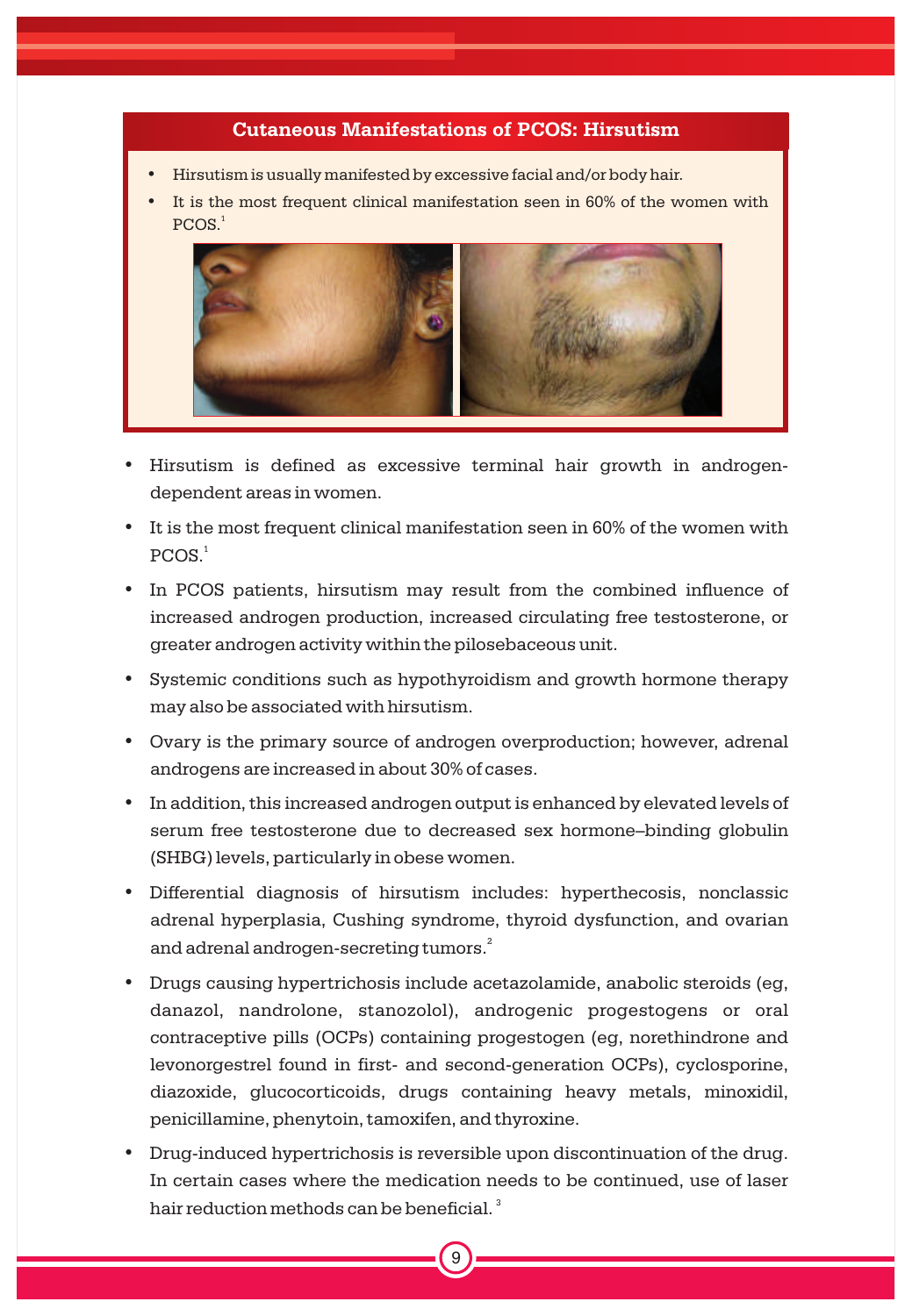- 1. Marques AR, Silva C, Colmonero S, *et al* . Diabetes Mellitus and Polycystic Ovary Syndrome: Beyond A Dermatological Problem.*Diabetes Case Rep.* 2016;1:113.
- 2. Fauser BCJM, Tarlatzis BC, Rebar RW, *et al*. Consensus on women's health aspects of polycystic ovary syndrome (PCOS): The Amsterdam ESHRE/ASRM-Sponsored 3<sup>rd</sup> PCOS Consensus Workshop Group. *Fertility and Sterility*. 2012;97(1):28–38.
- 3. Rosenfield RL. Clinical practice. Hirsutism. *N. Engl. J. Med.* 2005; 353(24):2578–88.

### **Cutaneous Manifestations of PCOS: Acne**

- Facial Acne is seen in most women with PCOS
- About 50% of women with PCOS demonstrate lesions on the neck, chest, and  ${\rm upper\, back}^1$



- Acne results from the formation of comedones, due to sebum accumulation along with desquamated follicular epithelial cells, which allows colonization by the bacterium *Propionibacterium acnes.*
- Inflammation of comedones may lead to the development of papules, pustules, and nodules.
- Androgens may worsen acne formation by increasing sebum production within the pilosebaceous unit .
- It has been observed that about 50% of women with acne do not have clinical or biochemical evidence of hyperandrogenism.
- Conversely, in many women with PCOS hirsutism may not be associated with acne.
- These differences may be due to local androgen bioactivity.
- It has been suggested that:
	- o Androgen levels within skin are more important mediators of acne than circulating levels
	- o  $\,$  Androgen receptors may exhibit variable sensitivity to androgens. $^1$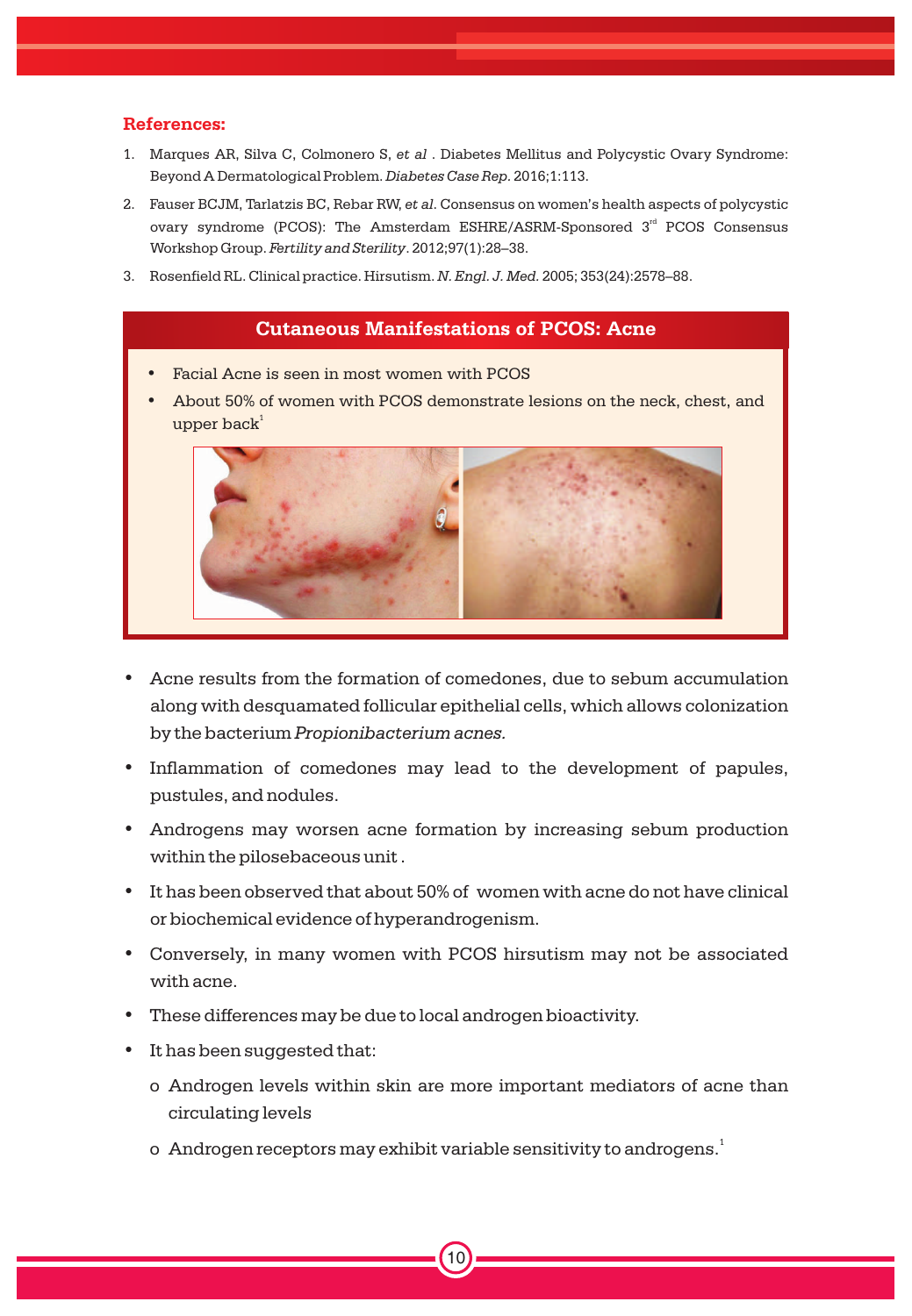1. Fauser BCJM, Tarlatzis BC, Rebar RW, *et al*. Consensus on women's health aspects of polycystic ovary syndrome (PCOS): The Amsterdam ESHRE/ASRM-Sponsored 3<sup>rd</sup> PCOS Consensus Workshop Group. *Fertility and Sterility*. 2012;97(1):28–38.

### **Cutaneous Manifestations of PCOS: Alopecia**

- Alopecia: Male-pattern (affecting the fronto–temporo–occipital scalp) or female-pattern (Christmas tree pattern)<sup>1</sup>
- AGA shows a wide variation in prevalence range among PCOS patients,  $\,$ ranging between 3.2%–34.8% $^{2}$



- Alopecia can represent as male-pattern (affecting the fronto–temporo– occipital scalp) or female-pattern (affecting the crown, typically manifesting early as a midline part widened in a "Christmas tree" pattern). $^{\rm 1}$
- AGA is a form of nonscarring hair loss characterized by miniaturization of mature terminal scalp hairs into thin vellus hair follicles that do not reach full length.
- In AGA androgen-responsive hair follicles shorten the anagen (growth) phase, resulting in fewer and finer hairs.
- AGA is associated with variable degrees of biochemical androgenemia.
- AGA is associated with other cutaneous markers of androgen excess, including hirsutism and acne.
- It is seen that there is decreased SHBG in subjects with AGA and PCOS than in those with PCOS alone.

### **References:**

- 1. Rosenfield RL. Definition, clinical features and differential diagnosis of polycystic ovary syndrome in adolescents. UpToDate. Available at: https://www.uptodate.com/ contents/definition-clinical-features-and-differential-diagnosis-of-polycystic-ovary-syndromein-adolescents?source=search\_result&search= PCOS&selectedTitle=4~150. Last accessed:  $19<sup>th</sup>$  June 2017.
- 2. Quinn M, Shinkai K, Pasch L, *et al* . Prevalence of androgenic alopecia in patients with polycystic ovary syndrome and characterization of associated clinical and biochemical features. *Fertility and Sterility*. 2014;101(4):1129–1134.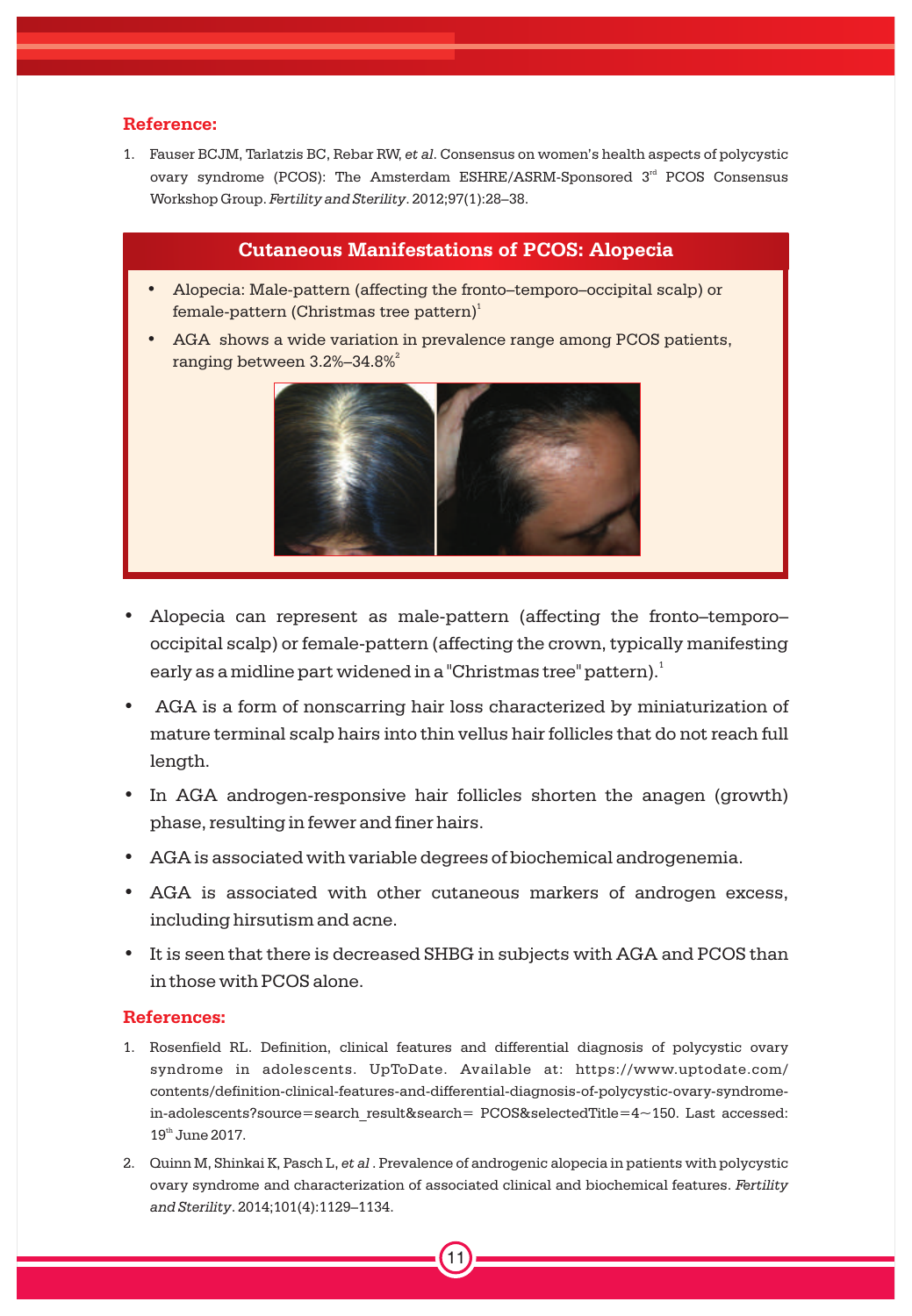### **Cutaneous manifestations of PCOS: Acanthosis Nigricans**

- AN is a marker of insulin resistance<sup>2</sup>
- AN is seen in about 30% of hyperandrogenic women<sup>3</sup>



- AN refers to velvety, brown, thickened plaques with accentuated skin markings in intertriginous areas such as the axillae, groin, anogenital region, and inframammary region.
- It has been observed that obese patients with AN had markedly higher fasting plasma insulin levels than obese patients without this condition. $^{\rm 1}$
- AN is an indicator of insulin resistance and may be the presenting complaint of patients with PCOS.
- Among women with PCOS, acanthosis nigricans may be a marker of increased risk for endocrine and metabolic abnormalities. $\cdot$

### **References:**

- 1. Marques AR, Silva C, Colmonero S, *et al.* Diabetes Mellitus and Polycystic Ovary Syndrome: Beyond A Dermatological Problem. *Diabetes Case Rep*.2016;1:113.
- 2. Sander I. Acanthosis nigricans. UpToDate. 2017. Available at: https://www.uptodate.com/ contents/acanthosis-nigricans?source=see\_link. Last accessed: 19<sup>th</sup> June 2017
- 3. Pannil M. Polycystic Ovary Syndrome: An Overview. *Advanced Practice Nursing eJournal.* 2002;2(3)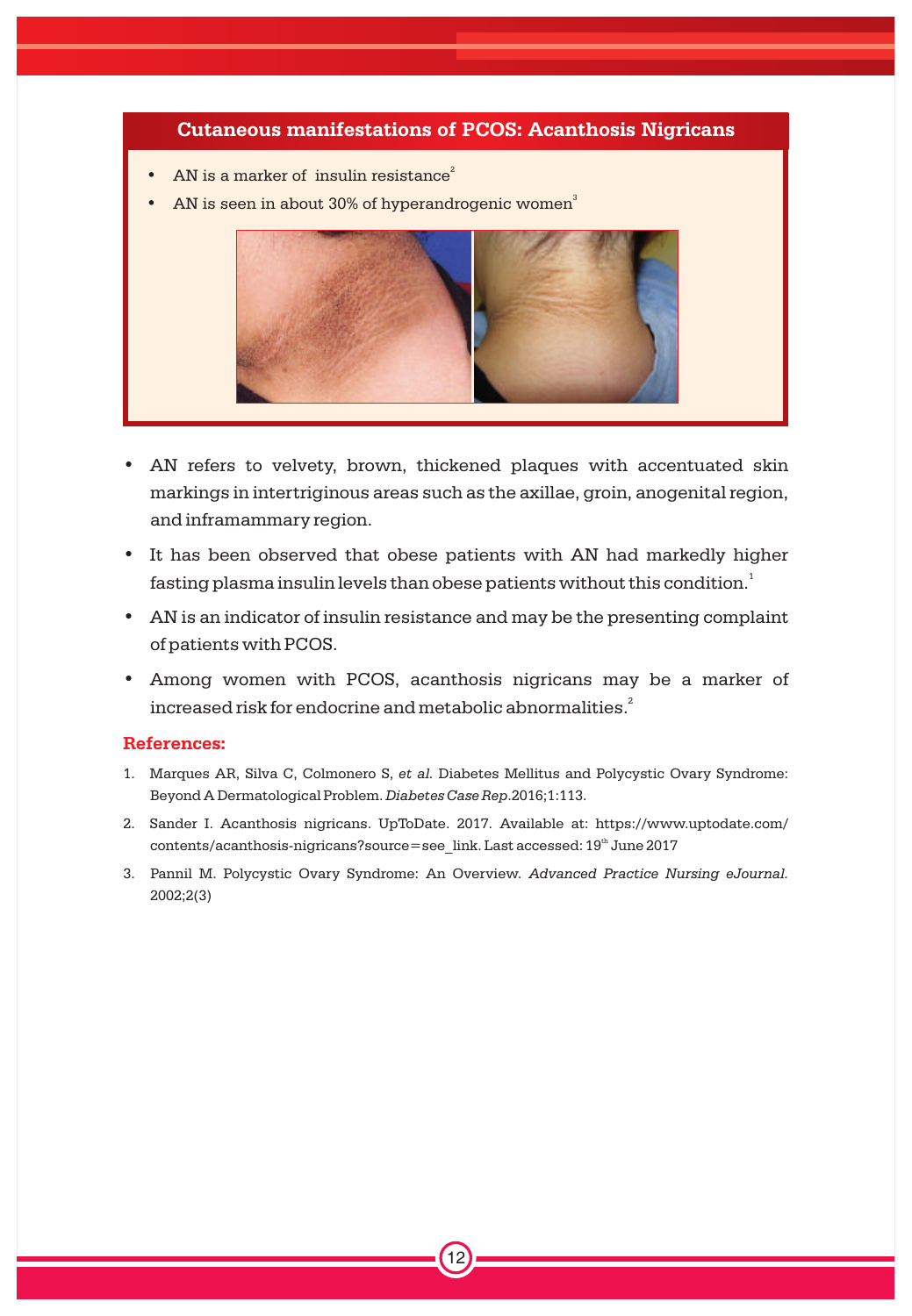### **Cutaneous Manifestations of PCOS: Acrochordons (Skin tags)**

- Multiple skin tags are frequently found in obese individuals and those with  $dia$ betes<sup>1</sup>
- Acrochordons are associated with pregnancy, acromegaly, intestinal polyps, dyslipidaemia and syndromes such as  $\mathrm{PCOS}^2$



- Acrochordons (skin tags) appear as soft, pedunculated, flesh-colored to tan papules, usually ranging from 1 to 5 mm in diameter. $^{\rm 1}$
- They are commonly seen in areas that are exposed to a high degree of friction, such as the sides of the neck and axillae.
- The proliferation of fibroblasts that occurs in skin tags is due to hyperinsulinemia, via activation of the insulin-like growth factor (IGF-1) receptors present on their surfaces. $^{2}$
- A sudden increase in the number of skin tags serves as a marker of developing insulin resistance.

### **References:**

- 1. Azziz R, Nestler JE and Dewailliy D. Androgen excess disorders in women with polycystic ovary syndrome and other disorders. Second edition. Chapter 14. Clinical Features of the Polycystic Ovary Syndrome. 155–169. Humana Press. Totowa. New Jersey
- 2. Barbato MT, Criado PR, Silva AK, *et al.* Association of acanthosis nigricans and skin tags with insulin resistance. *An. Bras. Dermatol*. 2012;87(1):97–104.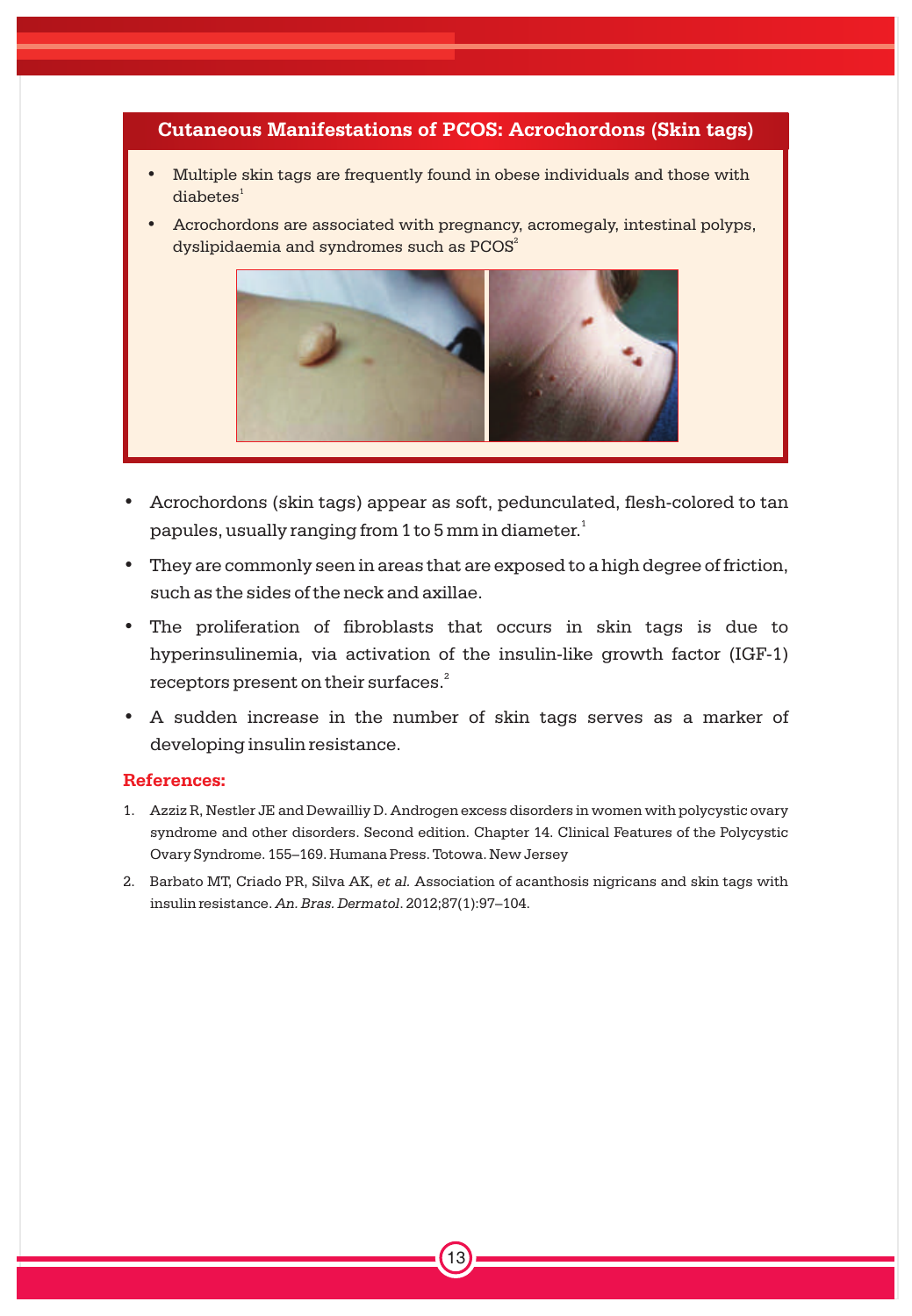

- Hyperandrogenaemia inhibits production of hepatic SHBG.
- Due to decreased SHBG in circulation, more androgens are left unbound and therefore produce a greater clinical response in terms of hirsutism, acne, and other manifestations of androgen excess.
- Hyperandrogenism can result in glucose intolerance and elevated levels of insulin.
- It is a well known fact that hyperinsulinaemia begets hyperandrogenism.
- Insulin may increase androgen synthesis by various mechanisms:
	- o Increasing ovarian androgen synthesis by interacting with its own receptor or with the receptor for IGF–1, thereby increasing cytochrome P450c17-alpha enzyme activity.
	- o Insulin amplifies the LH response of granulosa cells, thereby causing an abnormal differentiation of these cells with premature arrest of follicular growth thus causing an ovulation. It may also change the ovarian response to LH.
	- o It also suppresses hepatic production of SHBG, which increases free testosterone levels.
	- o Insulin alters normal folliculogenesis by increasing intra-ovarian androgens.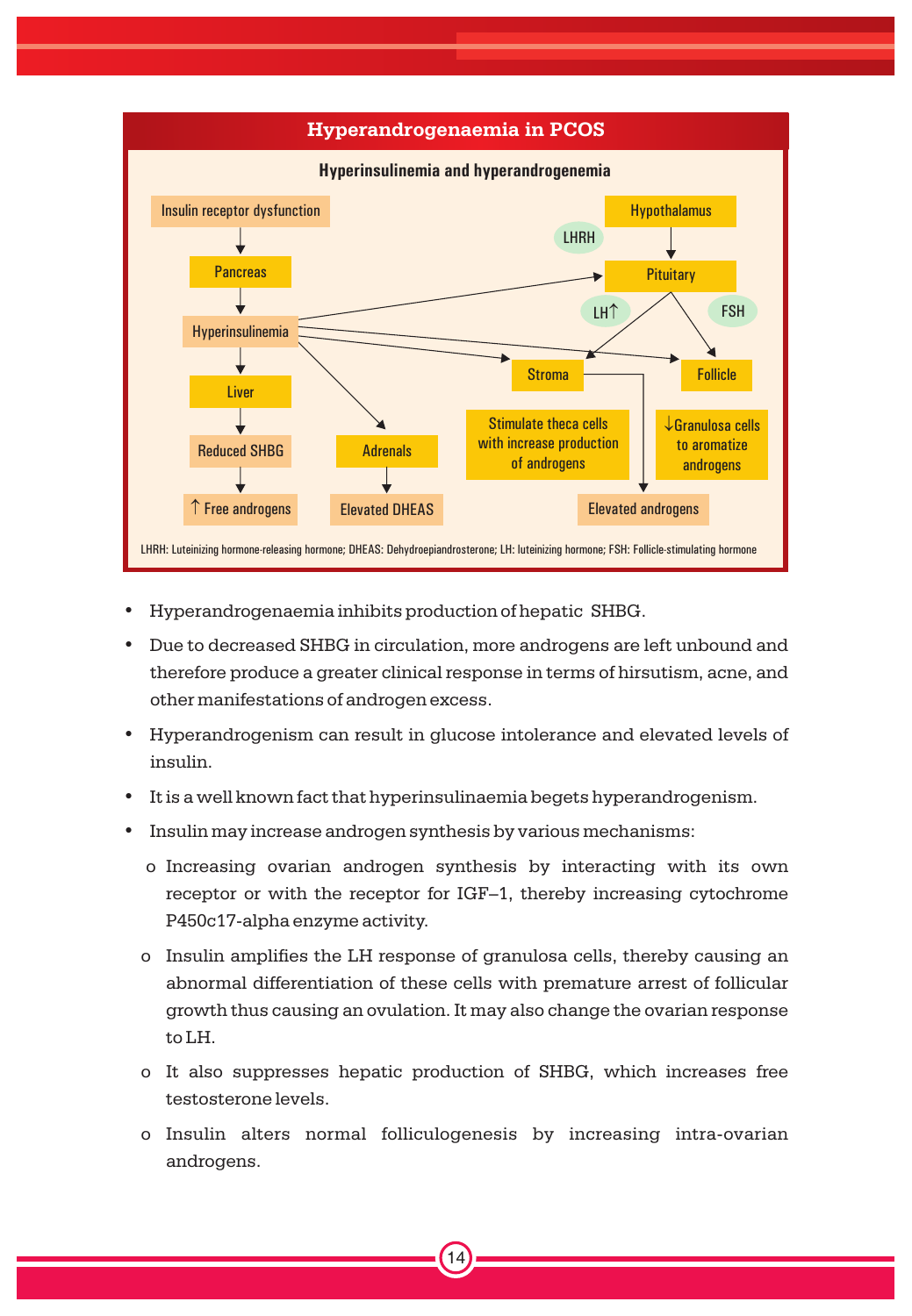• Obesity is known to increase androgen, insulin & leptin levels, insulin resistance and risk of early pregnancy loss. Adipose tissue dysfunction may be the central factor in the pathogenesis of PCOS. There is a complex interaction between the pituitary gland, pancreas and ovary that results in the changed hormonal secretion pattern. $^{\rm 1}$ 

### **References:**

1. Patil M. Pathophysiology of PCOS. The PCOS Society of India Newsletter. *PANDORA*. 2016;1: 6–8.



- Vellus hair is the type of hair that is soft, non-pigmented and with a diameter <0.03 mm covering much of the body in men and women.
- Terminal hair is longer, pigmented, and coarser in texture. Women have terminal hair only in the eyebrows, eyelashes, scalp, pubis, and axillae.
- Hirsutism occurs due to the alteration in the hair follicle cycle with a prolongation of the anagen phase with a consequent transformation of vellus into terminal hair.
- These changes occur under the effect of androgens that are triggered and involved in the regulation of sexual hair growth.
- Androgens involved in the regulation of hair follicles are testosterone and dihydrotestosterone (DHT).<sup>1,2.</sup>

### **References:**

- 1. Kopera D, Wehr E, Obermayer-Pietsch B. Endocrinology of Hirsutism. *Int. J. Trichology.* 2010; 2(1):30–35.
- 2. Pasquali R, Gambineri A. Treatment of hirsutism in the polycystic ovary syndrome. *European Journal of Endocrinology*. 2014;170: R75–R90.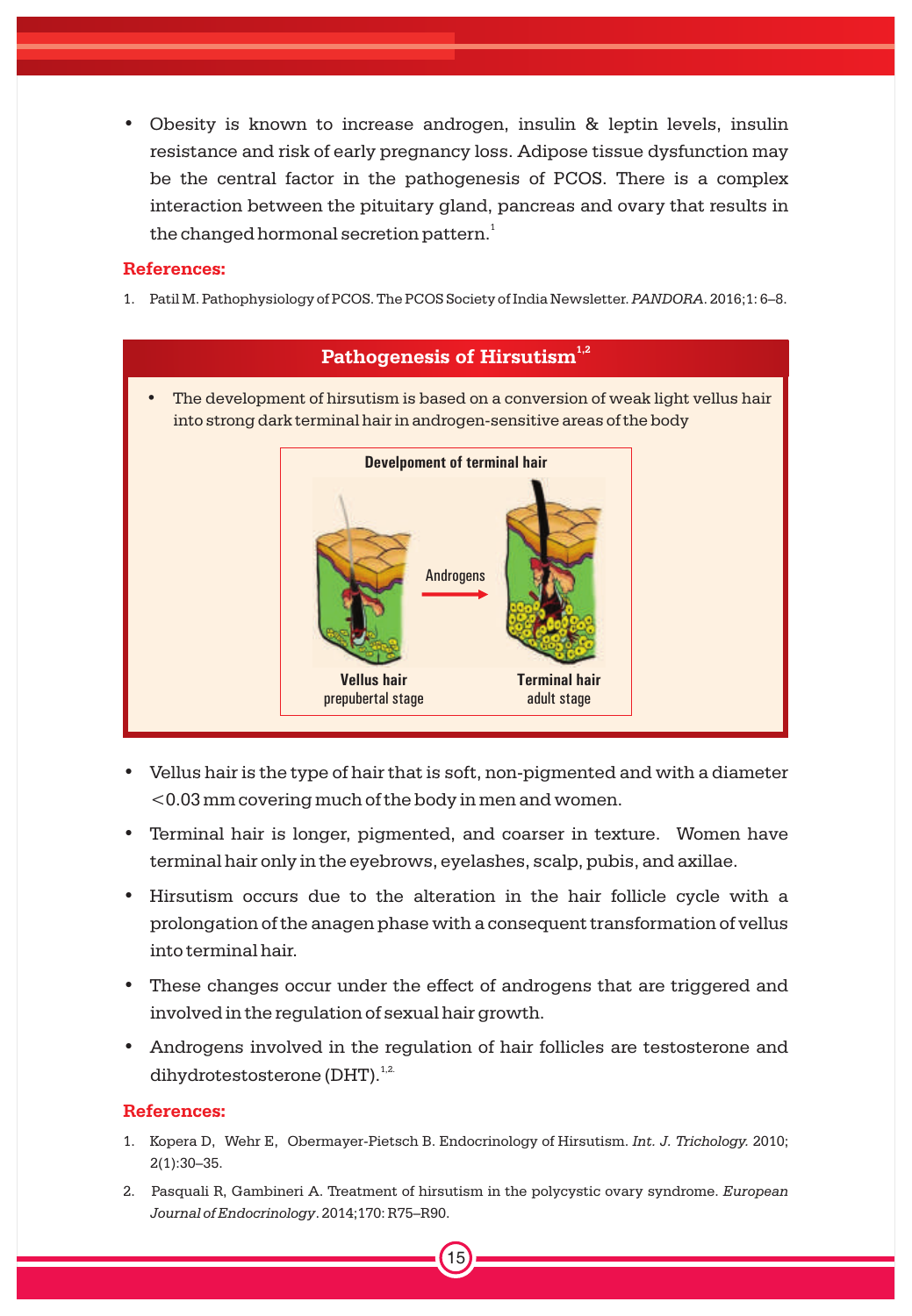### **Aetiology of Hirsutism**

### **Gonadal hyperandrogenism**

- Ovarian hyperandrogenism
- PCOS/functional ovarian hyperandroganism
- Ovarian steroidogenic blocks
- Syndromes of extreme insulin resistance (e.g, lipodystrophy)
- Ovarian neoplasms

### **Adrenal hyperandrogenism**

- Premature adrenarche
- Functional adrenal hyperandrogenism
- Congenital adrenal hyperplasia (nonclassic and classic)
- Abnormal cortisol action/metabolism
- Adrenal neoplasms

### **Other endocrine disorders**

- Cushing's syndrome
- Hyperprolactinemia
- **Acromegaly**

### **Peripheral androgen overproduction**

- **Obesity**
- Idiopathic

### **Pregnancy-related hyperandrogenism**

- Hyperreactio luteinalis
- Thecoma of pregnancy

### **Drugs**

- Androgens
- Oral contraceptives containing androgenic progestins
- Minoxidil
- Phenytoin
- Diazoxide
- Cyclosporine

### **True hermaphroditism**

- $\bullet$  This slide enumerates the causes of hirsutism<sup>1</sup> other than PCOS
- These causes should be considered in the differential diagnosis of hirsutism

### **Reference:**

1. Ehrmann DA. Alterations In Sexual Function and Reproduction. Chapter 68. 331–335. Harrison's Principles of Internal Medicine. 19<sup>th</sup> Edition. McGraw Hill Education.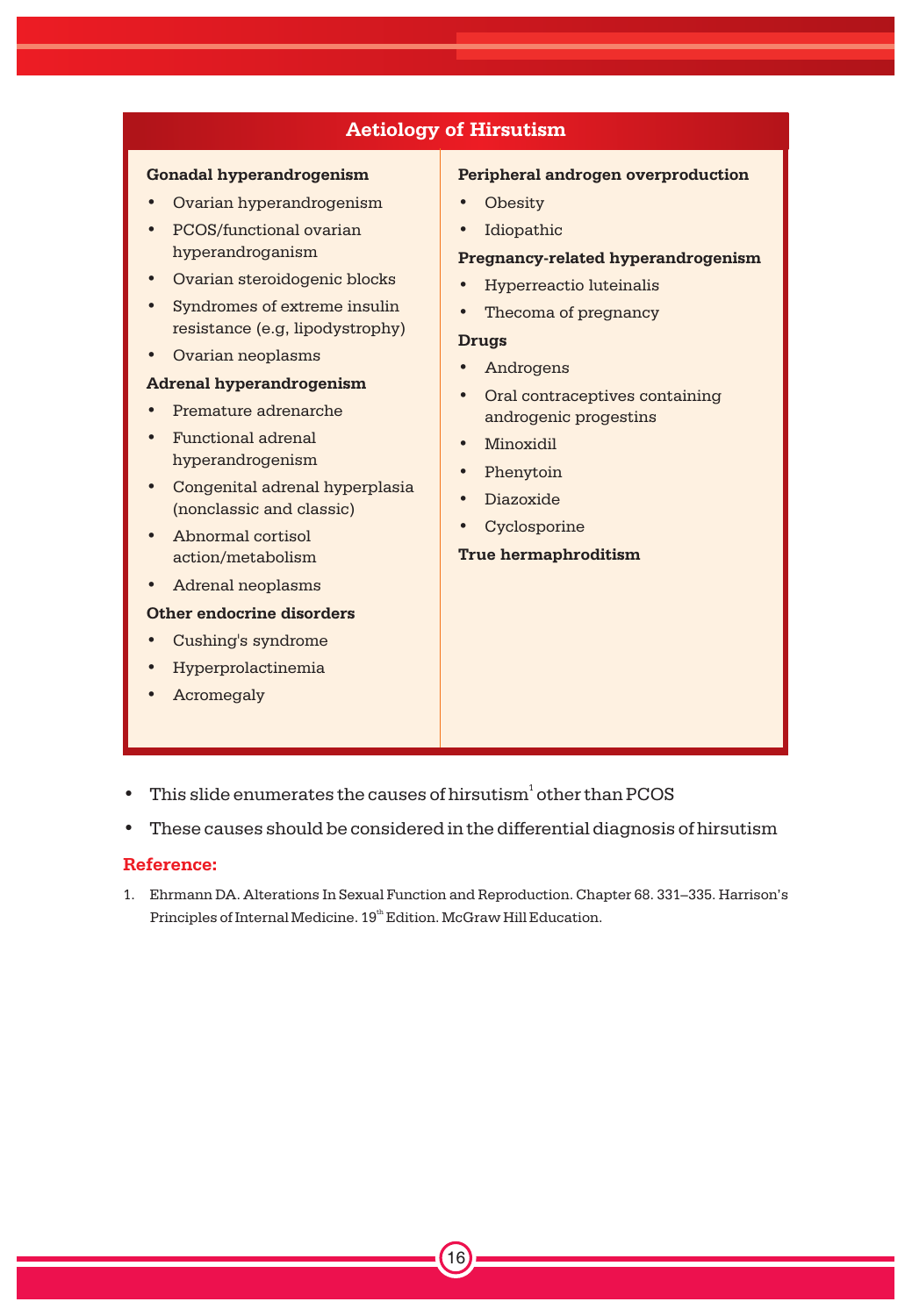

- Androgens cause worsening of acne formation by increasing sebum production within the pilosebaceous unit.
- It is important to note that androgen levels within the skin are more important mediators of acne than circulating levels.
	- o The different stages of acne that may be clinically encountered are:
	- o The primary lesion of acne is a comedone these can also be invisible to the naked eye and can be visualised after stretching, palpating the skin.
	- o Comedones can remain as they are open blackhead, closed whitehead or they can become inflamed and appear as papules, pustules, nodules and cysts.
- Immune response of the host plays an important role in the development of acne.
- Following steps result in the different stages of acne :
	- o Altered follicular keratinisation
	- o Hyperplasia of sebaceous glands
	- o Colonization of *Propionibacterium acnes*, a bacterium which is responsible for the inflammation that occurs in acne. $^{\textrm{\tiny{3}}}$
- Within the hair follicle, the androgen bioactivity is regulated, partly by  $5-\alpha$ reductase, which acts to convert free testosterone to the more potent DHT.
- This enzyme has two isoforms: type 1 is found in the sebaceous glands and pubic skin and type 2 is located primarily in the hair follicle, genital skin, and adult scalp.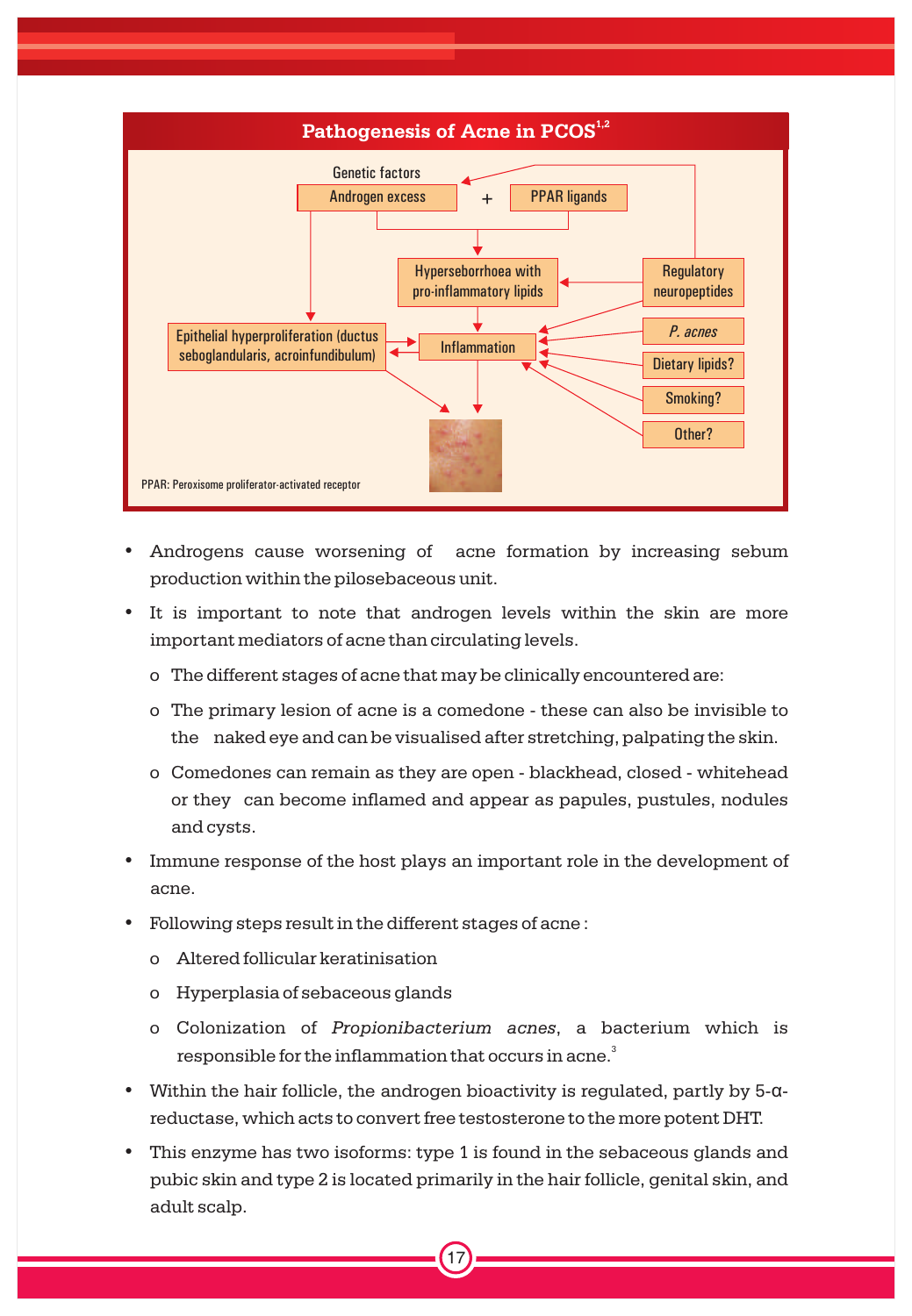- .• The relative activities of these isoenzymes within the hair follicle may be responsible for the variable clinical presentation seen in hyperandrogenic women.
- 5-a-reductase expression is also stimulated by excess androgen, insulin, and insulin-like growth factor, which is likely to contribute to the increased local androgen bioactivity, resulting in the hirsutism and acne seen in PCOS. $^{\rm 1}$
- Androgens, peroxisome pro-liferator activating receptor (PPAR) ligands, regulatory neuropeptides along with hormonal and non-hormonal activity and environmental factors cause cascade of processes resulting in the formation of inflammatory acne. $^{\rm 2}$

- 1. Chuan SS, Chang JR. Polycystic Ovary Syndrome and Acne. *Skin Therapy Letter*. 2010;15(10):1–4.
- 2. Zouboulis CC, Eady A, Philpott M, *et al.* What is the pathogenesis of acne? *Experimental Dermatology*. 2005;14(2).
- 3. Kubba R, Bajaj AK, Thappa *et al*. Pathogenesis of acne. *Indian J. Dermatol. Venereol. Leprol.* 2009;75 Suppl S1 :5–9



- AN is commonly associated with insulin resistance, including obesity, type 2 diabetes, and PCOS.
- Hyperinsulinaemia plays a central role in the development of AN.
- At high concentrations, insulin can exert more potent growth-promoting effects through binding to insulin-like growth factor 1 receptors (IGF-1Rs).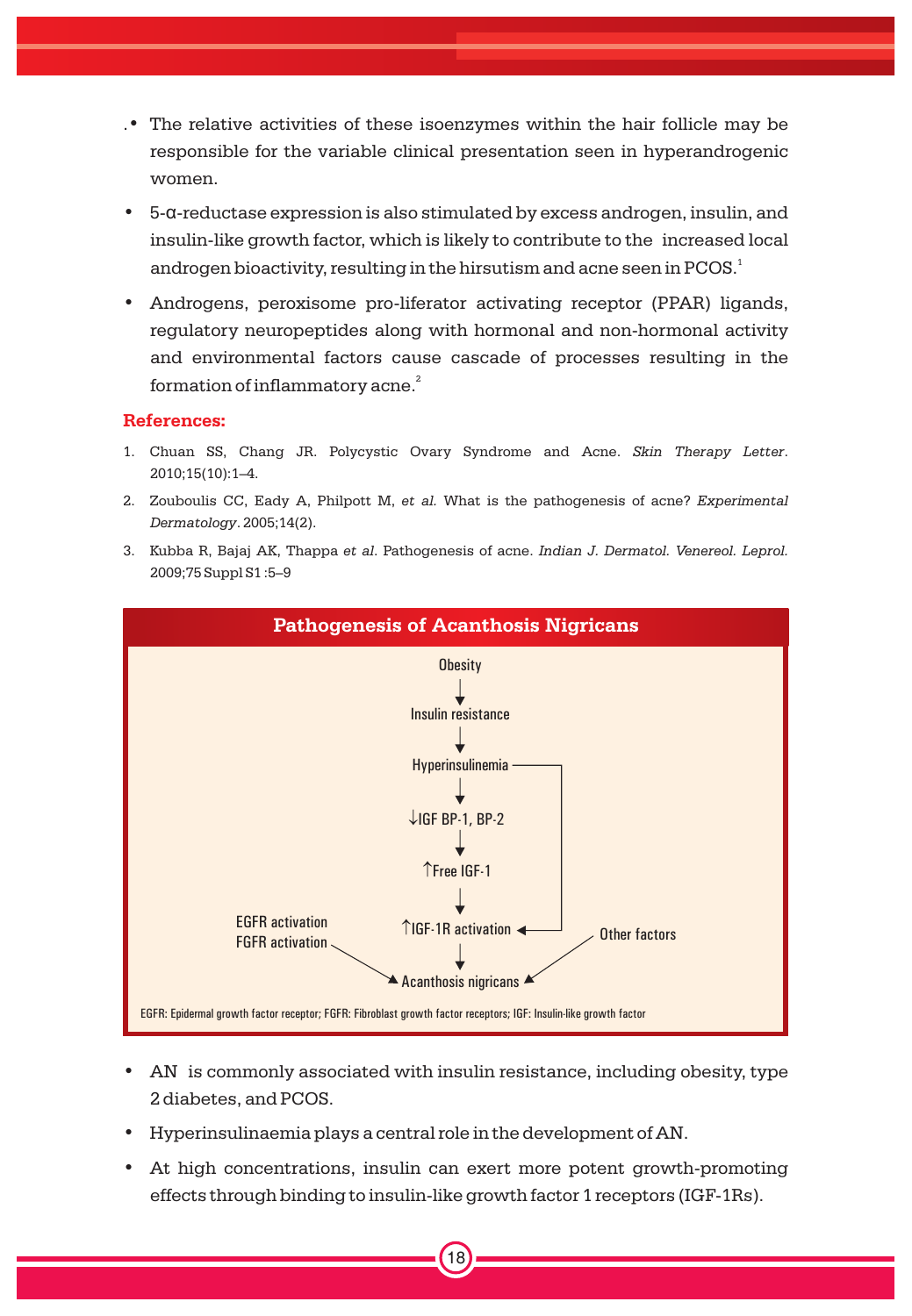- Hyperinsulinaemia may also facilitate the development of AN indirectly by increasing the levels of free IGF-1 in the circulation.
- The activity of IGF-1 is regulated by IGF binding proteins (IGFBPs), which increase IGF-1 half life.
- IGFBP-1 and IGFBP-2 are both decreased in obese subjects with hyperinsulinaemia, increasing plasma concentrations of free IGF-1.
- An insulin-induced systemic reduction of IGFBP-1 and IGFBP-2 could increase local levels of free IGF-1, thereby facilitating the development of hyperkeratosis and papillomatosis. $^{\rm 1}$

1. Higgins SP, Freemark, Neil SP. Acanthosis nigricans: A practical approach to evaluation and management. *De rmat o l ogy Online J ournal* . 2 0 0 8 ; 1 4 ( 9 ): 2 . Availabl e at: http://escholarship.org/uc/item/7mf6q290. Last accessed 20<sup>th</sup> June 2017.

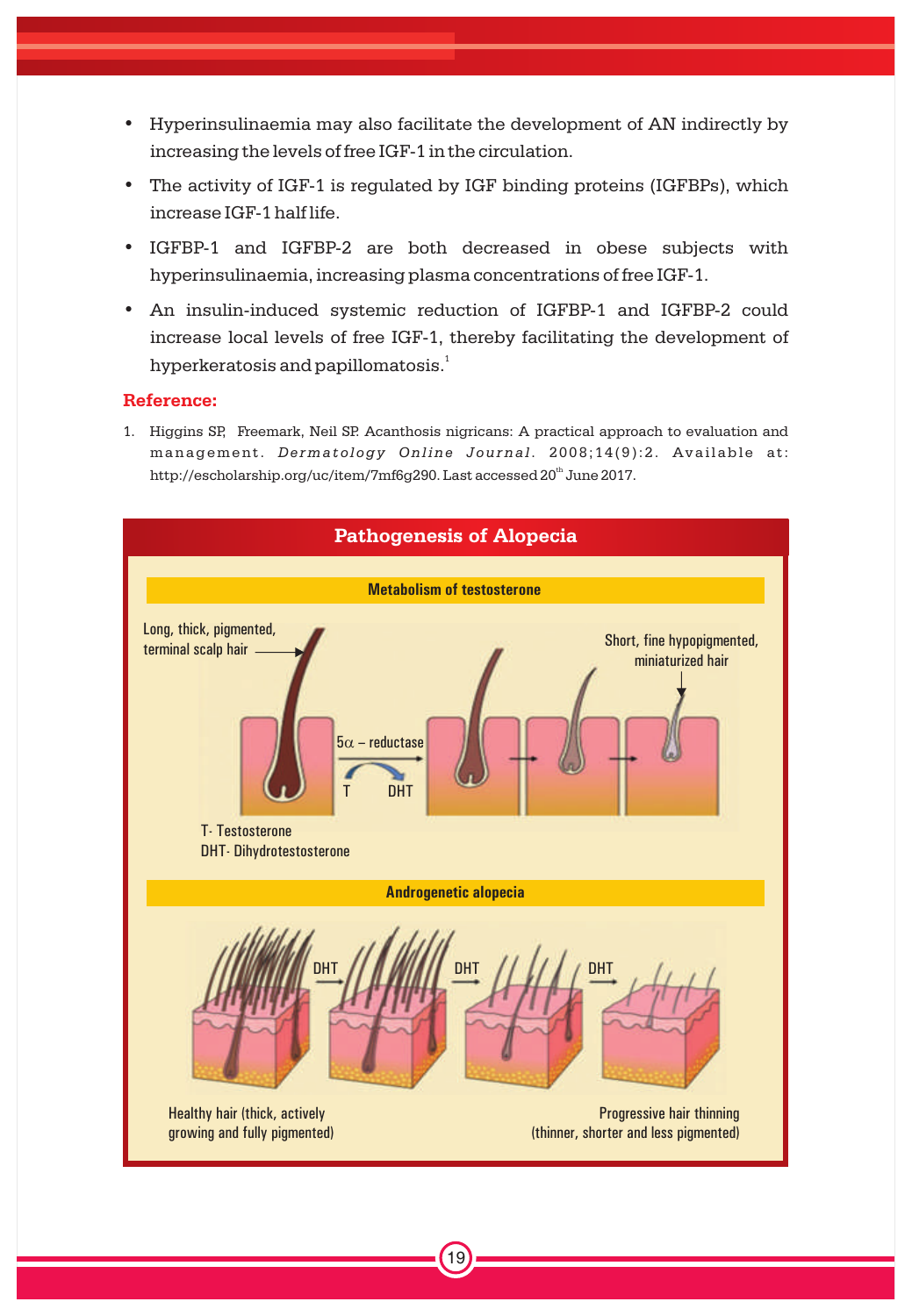- Hyperandrogenism is a central pathophysiological process in PCOS.
- Excess of androgen, high levels of  $5-\alpha$ -reductase, higher concentration of androgen receptors and lower levels of the enzyme cytochrome p450 result in the shortening of the anagen phase.
- The terminal follicles undergo miniaturization turning into vellus hair.
- These changes are more evident in the frontal and parietal regions.
- Widening of the central partition, receding hairline, thinning of hair over the temporal aspect of the scalp in females is a common finding in a suspected case of PCOS, it can start as early as the  $2^{nd}$  decade of life.
- It may be difficult to distinguish female pattern hair loss with other types of patterned hair loss, associated features of cutaneous hyper-androgenism like acne; seborrhoea etc can serve as a diagnostic indicator.

1. Gonçalves de Moura HH, Costa DLM, Bagati E, *et al.* Polycystic ovary syndrome: A dermatologic approach. *An. Bras. Dermatol.* 2011;86 (1).



- Grading of hirsutism is done using the modified Ferriman-Gallwey (mFG)  $\text{score.}^1$
- A score of 0 (none) to 4 (severe) in nine areas of the body is assigned with a maximum possible score of 36.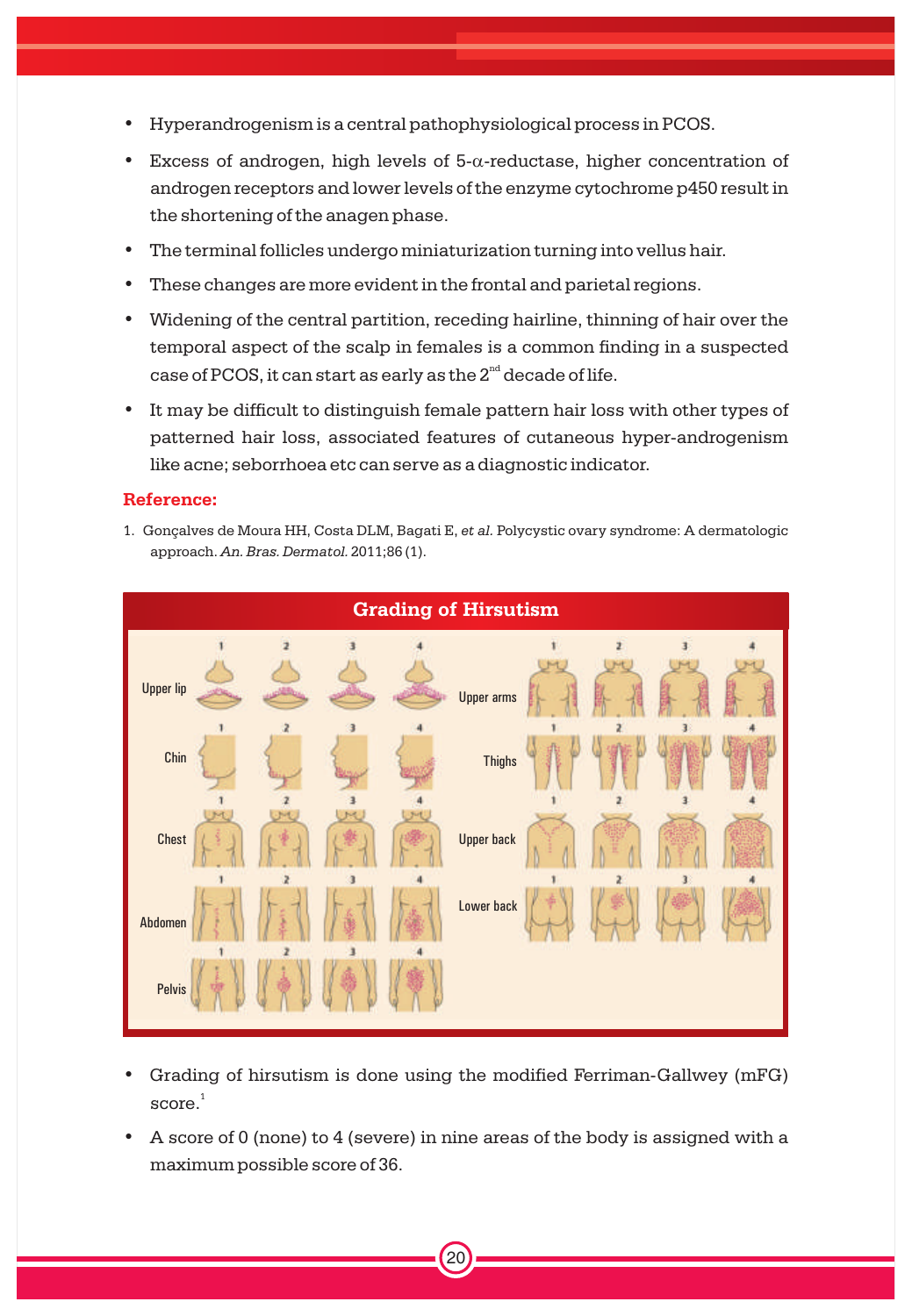- o Scores < 4 indicate mild hirsutism
- o 4–7 indicate moderate hirsutism
- o  $\geq$ 8 indicate severe hirsutism $^1$

1. Malik S, Jain K, Talwar P, *et al.* Management of Polycystic Ovary Syndrome in India. *Fertil .Sci. Res.* 2014;1:23–43.



• The algorithm depicted in the slide describes the clinical evaluation in patients with hirsutism. $^{\rm 1}$ 

### **Reference:**

1. Ehrmann DA. Alterations In Sexual Function and Reproduction. Chapter 68. 331–335. Harrison's Principles of Internal Medicine. 19<sup>th</sup> Edition. McGraw Hill Education.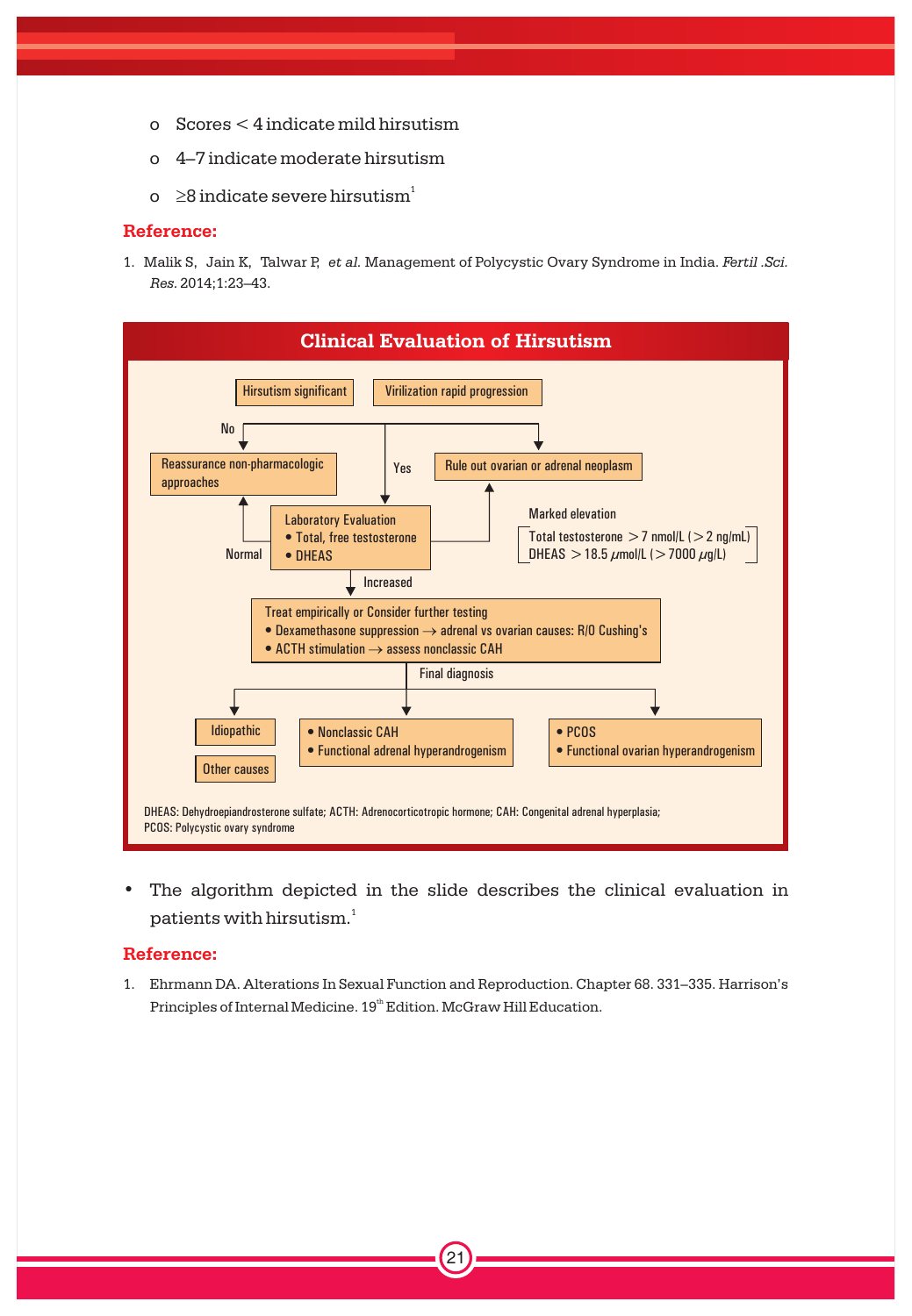### **<sup>1</sup> Grading of Acne**

### **Table 1: Grading of acne severity: Recommendation of Indian Acne Association**

| Mild acne (Grade I)<br><b>Predominance of comedones</b> | Comedones < 30<br>Papules $<$ 10<br>No scarring |
|---------------------------------------------------------|-------------------------------------------------|
| Moderate acne (Grade II)                                | <b>Comedones any number</b>                     |
| <b>Predominance of papules</b>                          | Papules $>10$                                   |
|                                                         | Nodules $<$ 3                                   |
|                                                         | With or without scarring                        |
| Severe acne (Grade III)                                 | <b>Comedones any number</b>                     |
| <b>Many nodules</b>                                     | Papules any number                              |
|                                                         | Nodules/cysts $>$ 3                             |
|                                                         | With scarring                                   |

### **Table 2: Acne distribution by age groups: Recommendation of Indian Acne Association**

| Age group       | <b>Location of lesions</b>           | <b>Type of lesions</b>                     | <b>Sex</b>    |
|-----------------|--------------------------------------|--------------------------------------------|---------------|
| <b>Neonates</b> | Cheeks, chin, eyelids, forehead      | Papules and pustules, no comedones         | <b>Both</b>   |
| <b>Infants</b>  | <b>Full face</b>                     | Comedones, papules, nodules, scars         | <b>Male</b>   |
| Preadolescent   | Forehead, upper cheeks, nose         | Predominantly comedonal, occasional papule | <b>Both</b>   |
| Adolescent      | Full face, seborrheic areas of torso | All types of lesions                       | <b>Both</b>   |
| <b>Adults</b>   | Chin, upper lip, jaws                | Papules, excoriated papules                | <b>Female</b> |
|                 |                                      |                                            |               |

- Acne can be graded as mild, moderate, and severe depending on the number and types of inflammatory lesions as shown in table 1.
- Typically, in girls, acne starts between 12–14 years of age, and in boys between 14–16 years of age.
- The location and type of acne lesions according to the age group, as described by the Indian Acne Association (IAA) has been depicted in the table 2

### **Reference:**

1. Malik S, Jain K, Talwar P, *et al.* Management of Polycystic Ovary Syndrome in India. *Fertil .Sci. Res.* 2014;1:23–43.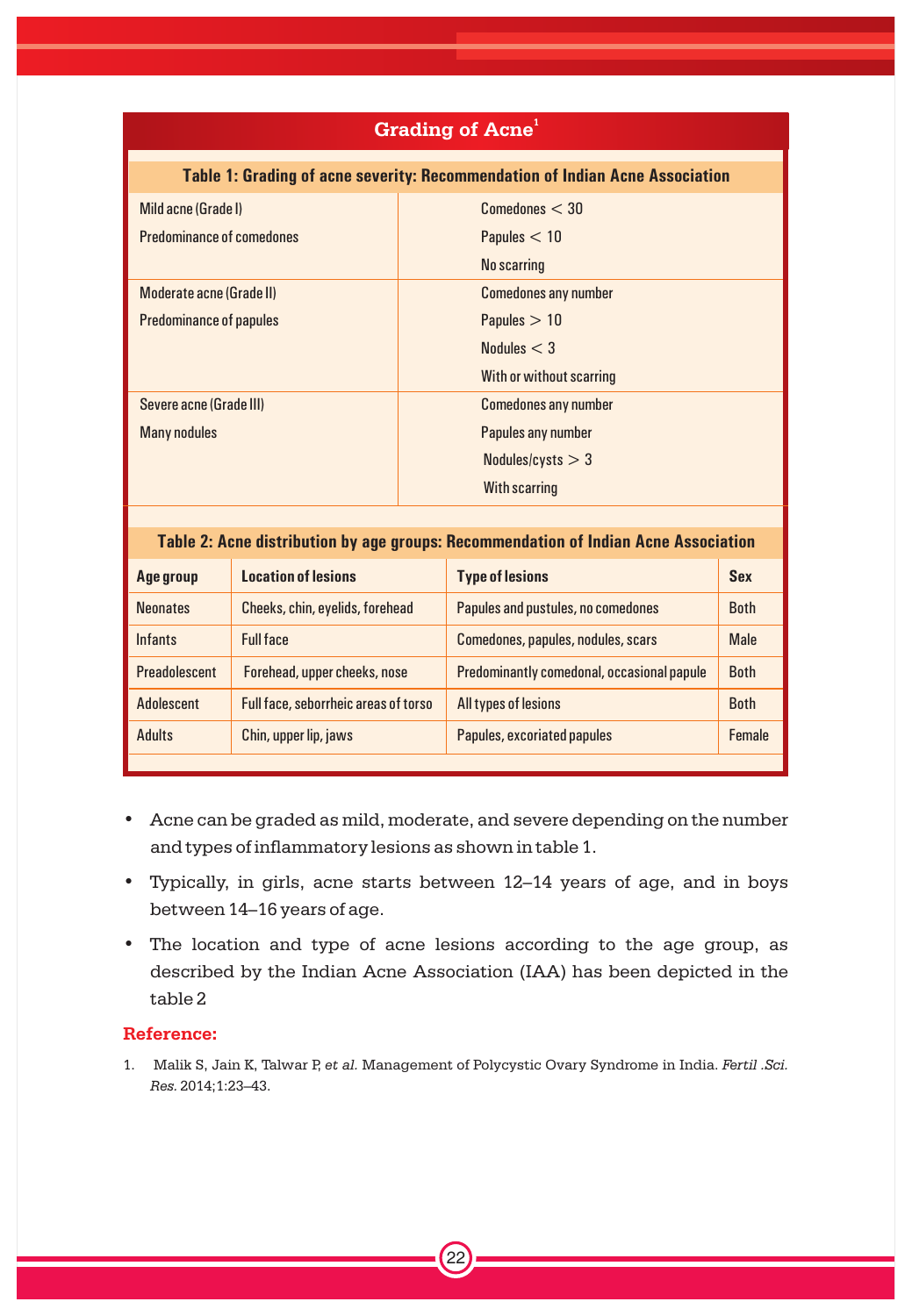| <b>Grading of Acanthosis Nigricans</b> <sup>1</sup> |                                                                         |                                                                                                                                                    |  |  |  |
|-----------------------------------------------------|-------------------------------------------------------------------------|----------------------------------------------------------------------------------------------------------------------------------------------------|--|--|--|
| Neck grading in acanthosis nigricans                |                                                                         |                                                                                                                                                    |  |  |  |
| <b>Neck grading</b>                                 | <b>Description</b>                                                      |                                                                                                                                                    |  |  |  |
| ı                                                   |                                                                         | Visible only on close inspection                                                                                                                   |  |  |  |
| $\mathbf{H}$                                        |                                                                         | Confined to the base of the skull                                                                                                                  |  |  |  |
| III                                                 |                                                                         | Extending laterally up to the posterior border of the sternocleidomastoid muscle. This is<br>not visible when the patient is viewed from the front |  |  |  |
| IV                                                  | Visible (encircling the neck) when the subject is viewed from the front |                                                                                                                                                    |  |  |  |
|                                                     |                                                                         | Neck texture grading in acanthosis nigricans                                                                                                       |  |  |  |
| <b>Neck texture grading</b>                         |                                                                         | <b>Description</b>                                                                                                                                 |  |  |  |
| $\mathbf{0}$                                        |                                                                         | Smooth to the touch                                                                                                                                |  |  |  |
| $\mathbf{1}$                                        |                                                                         | Rough to the touch                                                                                                                                 |  |  |  |
| $\mathfrak{p}$                                      |                                                                         | Coarseness is visible                                                                                                                              |  |  |  |
| 3                                                   |                                                                         | Extremely coarse: "Hills and valleys" are observable on visual examination                                                                         |  |  |  |
|                                                     |                                                                         | Axilla grading in acanthosis nigricans                                                                                                             |  |  |  |
| <b>Classification</b>                               |                                                                         | <b>Description</b>                                                                                                                                 |  |  |  |
| n                                                   |                                                                         | Ahsent                                                                                                                                             |  |  |  |
| $\mathbf{1}$                                        |                                                                         | <b>Cleary present on close visual inspection</b>                                                                                                   |  |  |  |
| $\mathfrak{p}$                                      |                                                                         | Mild: Localised to the central portion of the axilla                                                                                               |  |  |  |
| 3                                                   |                                                                         | Moderate: Involving the entire axillary fossa                                                                                                      |  |  |  |
| 4                                                   |                                                                         | Severe: Visible from the front or the back of the unclothed participant, when the<br>arms are left to rest against the patent's side               |  |  |  |
|                                                     |                                                                         |                                                                                                                                                    |  |  |  |

• The slide depicts neck grading and neck texture grading of AN

• It also shows the axilla grading in AN

### **Reference:**

1. Venkatswami S. Acanthosis nigricans: A flag for insulin resistance. *JEMDSA.* 2014;19(2):68–74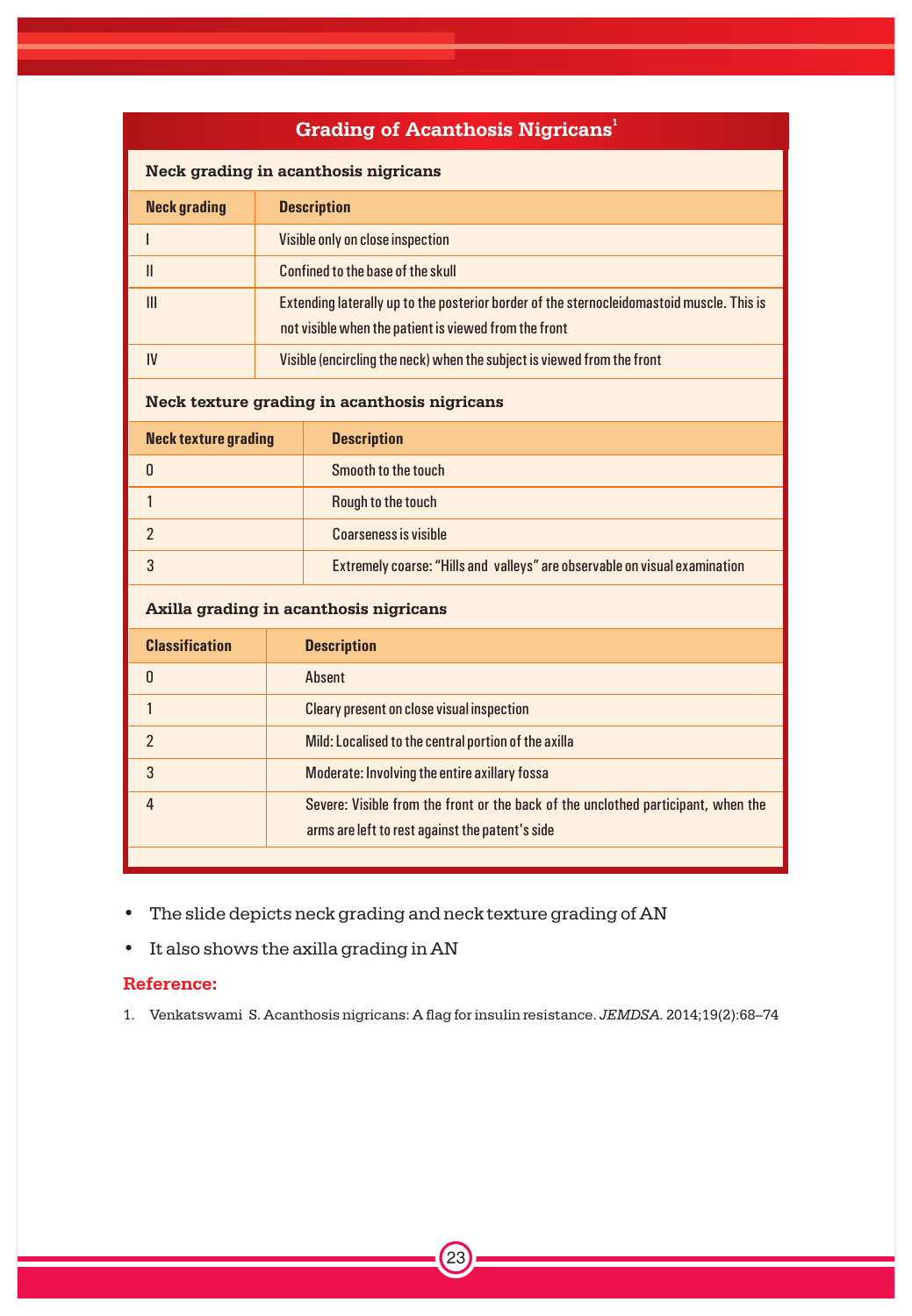### **Management of Hirsutism**

### Lifestyle modifications<sup>1,2</sup>

- Weight loss
- Balanced diet

### **2,3 Pharmacological management**

- Androgen receptor blockade (spironolactone, flutamide, and cyproterone acetate, finasteride)
- Insulin sensitizers (metformin or thiazolidinediones)



- In PCOS patients, lifestyle modifications with respect to diet, exercise, behavioral or combined treatments show improvement in body composition, hyperandrogenism and insulin resistance. $^{\rm 1}$
- A study showed that 16 weeks of therapy with oral essential amino acids in patients with PCOS resulted in a significant decrease in the levels of fasting insulin, LH, follicle-stimulating hormone (FSH), and total testosterone. $^{\rm 2}$
- Anti androgen: Spironolactone competes with the androgens for the androgen receptor, 5a-reductase, and SHBG. Dose: 100 mg per day are generally effective for the treatment of hirsutism, higher doses (200–300 mg per day) may be preferable in the very hirsute or obese women.
- Finasteride at doses of 5 mg/day is beneficial for the treatment of hirsutism and female pattern hair loss in women.<sup>2,3</sup>
- Insulin sensitizers such as metformin improve hyperandrogenaemia and ovulatory function and also prevent pregnancy loss in PCOS.
- OCPs suppress circulating LH and FSH, leading to a decrease in ovarian androgen production.
- Combined oral contraceptives (COCs) with anti-androgenic progestins such as cyproterone acetate, drospirenone, desogestrel are used for the management of hirsutism in PCOS patients.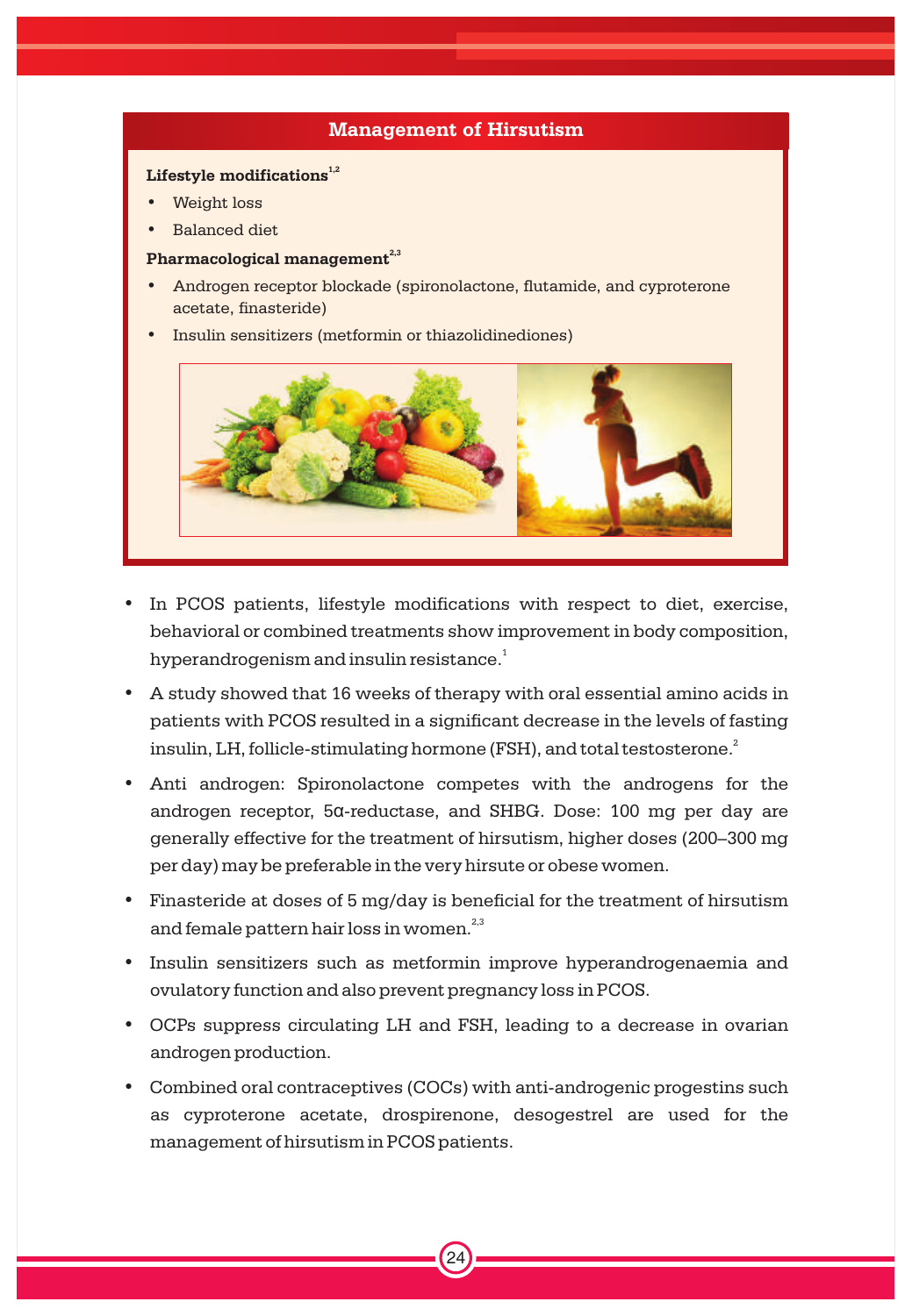- Cyproterone acetate decreases circulating testosterone and androstenedione levels through a decrease in circulating LH levels.
- Long-acting Gonadotrophin-releasing hormone (GnRH) agonists suppress the hypothalamic–pituitary–ovarian axis in severely androgenised or hyperinsulinaemic patients. Two to three months of treatment may be required for the full suppressive effect of the agonist to occur and these drugs should be reserved for women who do not respond to combination hormonal therapy or those who cannot tolerate OCs

- 1. Malik S, Jain K, Talwar P, *et al.* Management of Polycystic Ovary Syndrome in India. *Fertil .Sci. Res.* 2014;1:23–43.
- 2. Hantash BM. Dermatologic Manifestations of Hirsutism Treatment & Management. *Medscape*. 2017. Available at: http://emedicine.medscape.com/article/1072031-treatment#d9. Last accessed 21<sup>st</sup> June 2017.
- 3. Agarwal NK. Management of hirsutism. Indian *J. Endocrinol. Metab.* 2013;17(1): S77–S82.

# • Shaving or chemicals

**Management of Hirsutism**

• Creams • Waxing

**Hair removal:** Depilation

• Threading

Permanent epilation

Temporary epilation

- **Electrolysis**
- Laser<sup>1</sup>
- Depilatories remove hair from the surface of the skin. Depilatory methods include ordinary shaving and the use of chemicals which can irritate the skin and lead to allergic reactions.
- Shaving removes the hair from the surface of the skin as the root is left intact within the skin and is expensive in the long term scenario.
- Temporary epilation involves plucking, waxing, threading etc. Apart from being painful they can also lead to superficial bacterial infections and ingrowth of hair.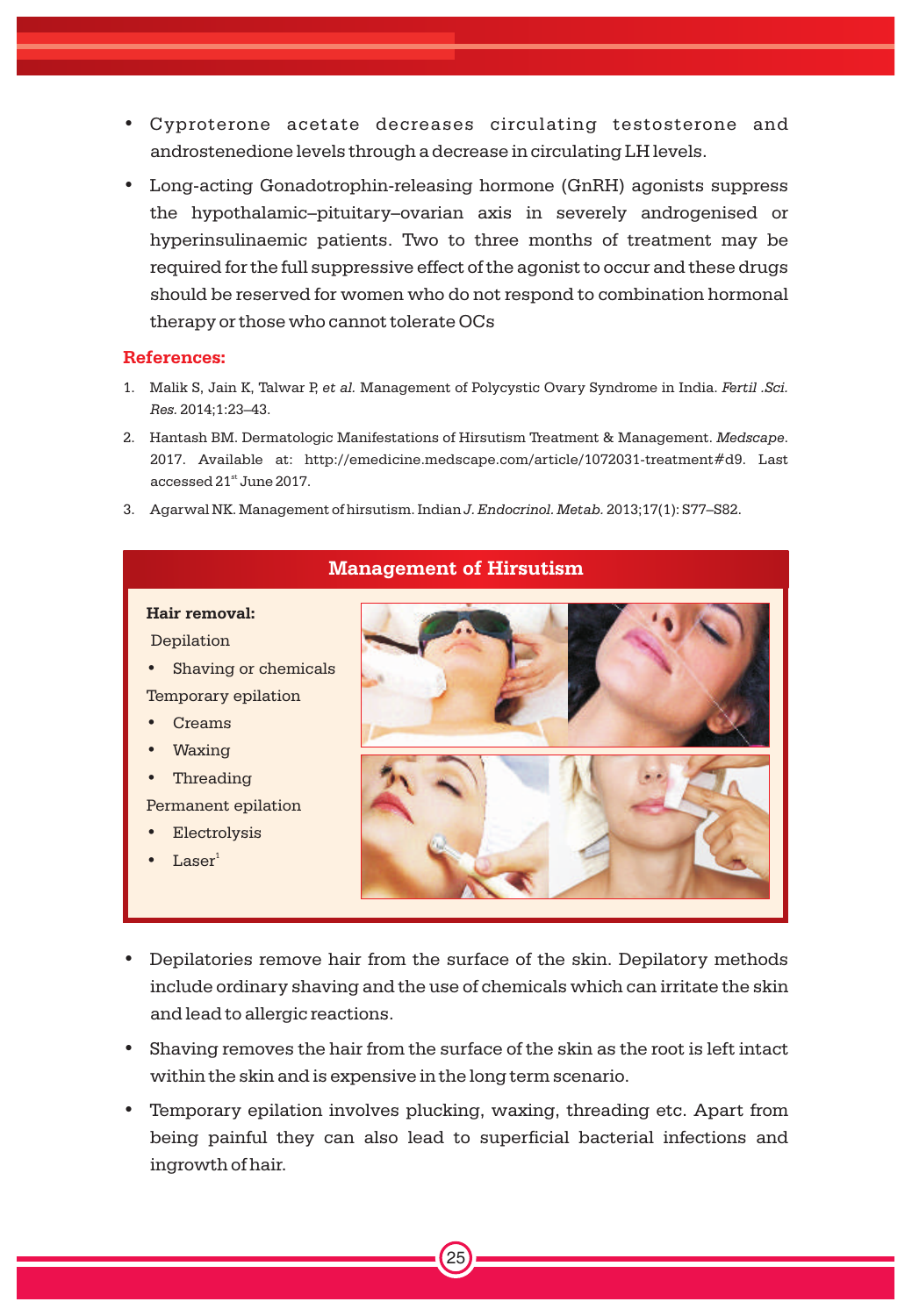- Hair destruction by electrolysis, thermolysis, or a combination of both is performed with a fine, flexible electrical wire that produces an electrical current after it is introduced down the hair shaft, hence destroying it. Multiple sessions are required.
- Permanent hair reduction methods with the use of energy and light based devices is a long term solution and is much more economical than all the above mentioned methods.
- The laser and light based devices target the melanin in the hair root and in multiple sittings convert the terminal thick dark hair in vellus light thin hair.
- These procedures are painless and efficient; they also reduce the ingrowths and chances of infections with waxing etc.
- Women with PCOS who are hirsute respond better to laser hair reduction when under simultaneous treatment for PCOS.

1. Hantash BM. Dermatologic Manifestations of Hirsutism Treatment & Management. *Medscape*. 2017. Available at: http://emedicine.medscape.com/article/1072031-treatment#d9. Last accessed 21<sup>st</sup> June 2017

### **Management of Hirsutism: Recommendations**

- In adult women who do not want to conceive it is recommended to use lowdoes COCs with anti-androgen progestin (cyproterone acetate, drospirenone, or desogestrel) for the management of hirsutism
- For women with menstrual irregularity + hirsutism, low-dose COCs with antiandrogenic activity (cyproterone acetate, drospirenone, desogestrel) are suggested
- In adolescents/children with hyperandrogenism, obesity and signs of insulin resistance, lifestyle modification is first-line therapy; metformin is second-line therapy with a wait period of 2 years post-menarche in children $^{\rm i}$

Important recommendations for the management of Hirsutism in Indian patients have been discussed by Malik S, *et al–*

- Cyproterone acetate has been shown to be more beneficial than other progestins in Indian patients.
- If there is no improvement with COCs or COCs are not tolerated, it is recommended to use spironolactone or finasteride but recommended to stop 6 months before planned pregnancy.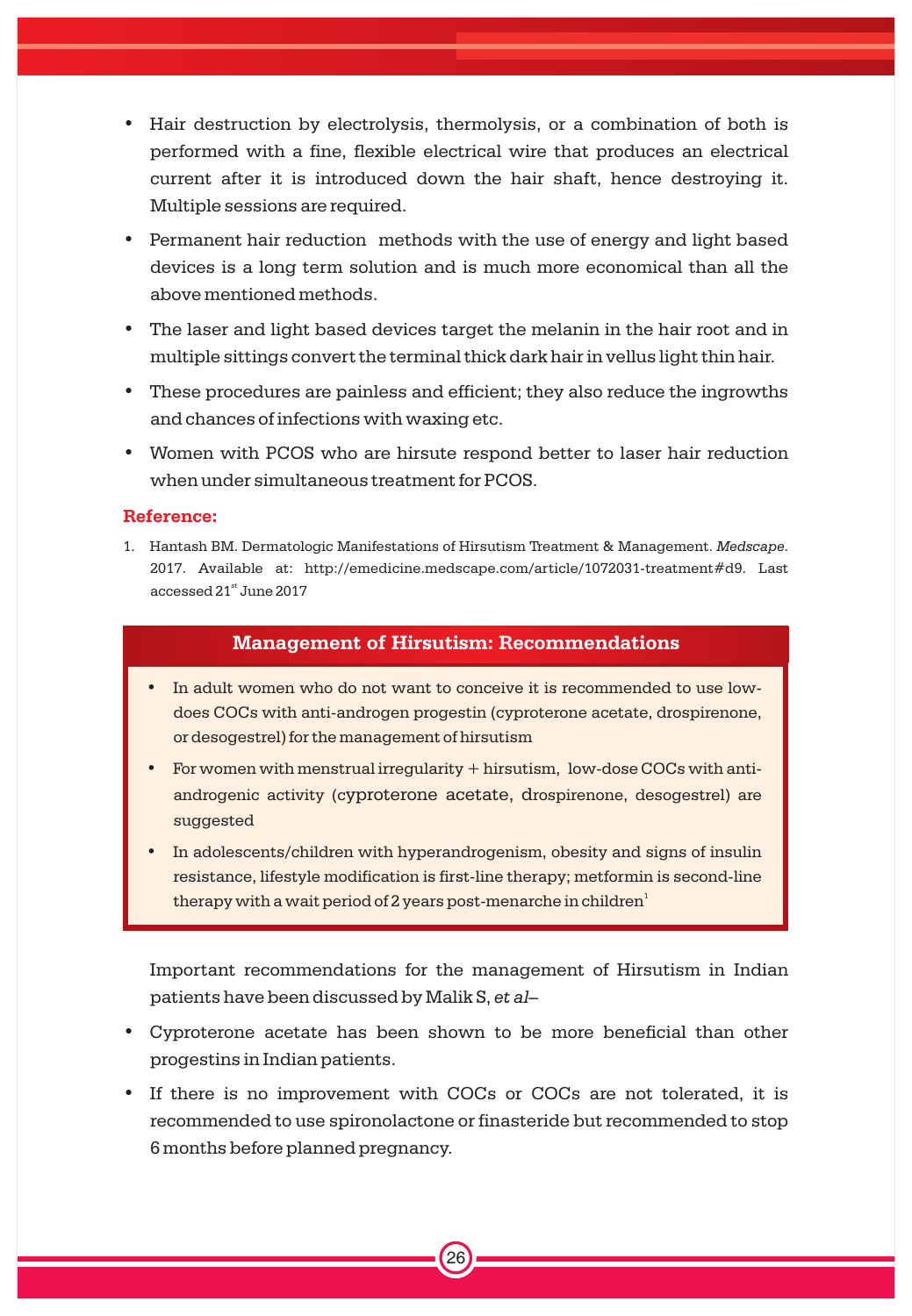- Risk of thromboembolism with use of COCs can be managed by identifying susceptible patients and/or pausing treatment for 3 months after one year of treatment.
- In adolescents with hyperandrogenism, if glucose intolerance is not established by oral glucose tolerance test (OGTT), metformin should not be started.

1. Malik S, Jain K, Talwar P, *et al.* Management of Polycystic Ovary Syndrome in India. *Fertil .Sci. Res.* 2014;1:23–43.



- Treatment of acne depends upon the severity.
- Mild acne responds well to topical retinoid, benzoyl peroxide, glycolic and azelaic preparations.
- Use of sunscreen and moisturiser is beneficial in the treatment of acne.
- For severe acne comprising of multiple pustules, nodules and cysts oral antibiotics such as doxycycline, lymecycline can be given for 4–6 weeks along with topical treatment.
- In case of scarring tendency, it is advisable to start oral retinoid: isotretinoin, as it helps in preventing development of scars and occurrence of new acne. This is done under the dermatologist's guidance; hence referral to a dermatologist for management is crucial.
- Oral retinoid are vitamin A derivatives and act by reducing the sebaceous gland secretion and altering the keratinocyte activity.
- Procedures such as chemical peels with salicylic and glycolic preparations, light based therapy: intense pulsed light (IPL) can also serve as an adjuvant to oral and topical treatment of acne, overall combining treatments with therapy can significantly reduce the severity and recurrence of acne.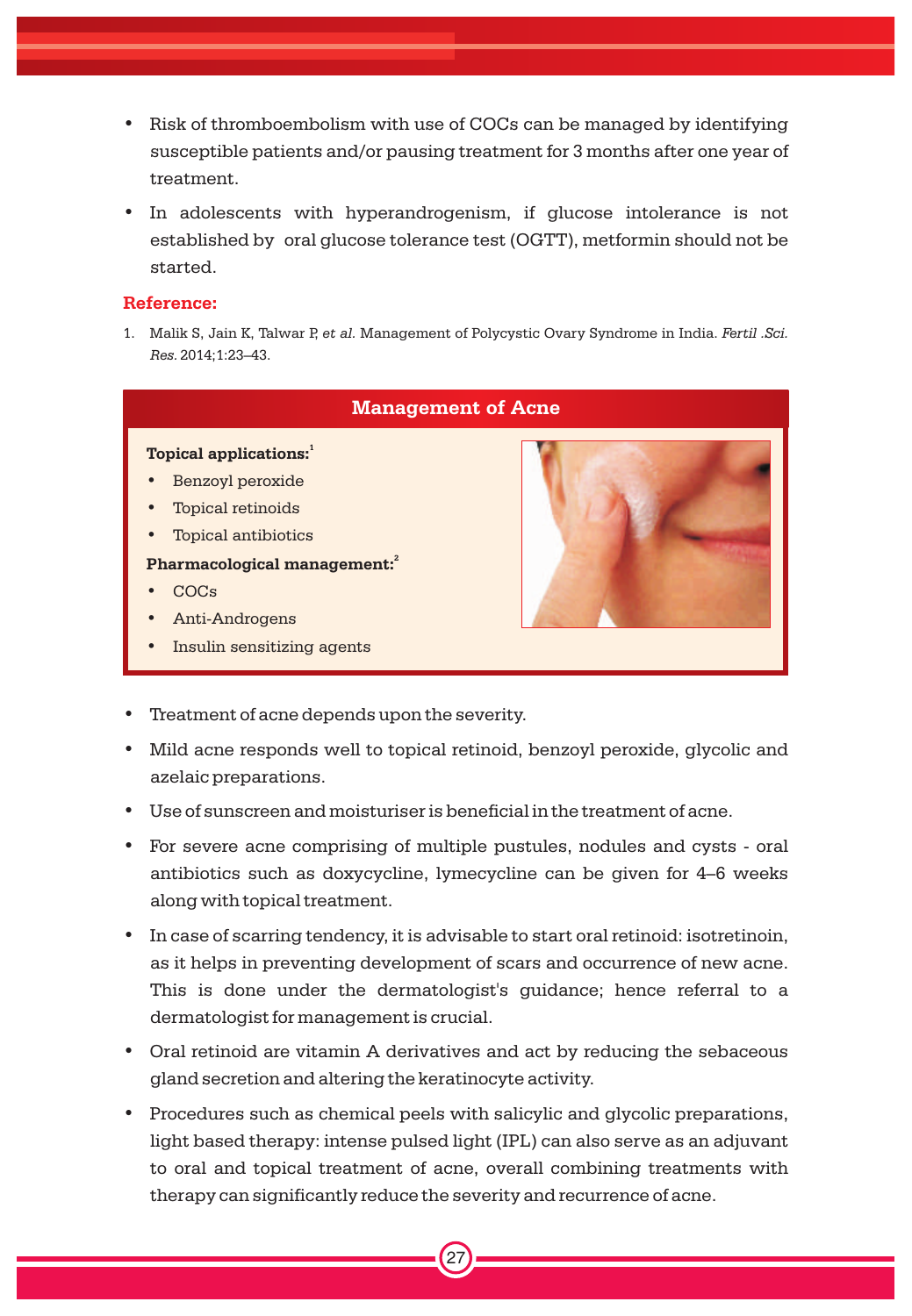- It is prudent to understand that when acne occurs in PCOS, the recurrence rates are high and sometimes the acne may not respond to conventional therapy. In such a scenario, use of anti androgens such as flutamide, and COC are used in addition to the above mentioned treatment.
- Spironolactone is a pottasium sparing diuretic which competitively inhibits androgen receptors and  $5-\alpha$ -reductase and can be used for acne not responding to isotretinoin, spironolactone is also beneficial in female pattern hair loss. The dose can range from 50– 200 mg / day.
- Spironolactone also decreases sebum production and improves acne.
- Flutamide may be used for the treatment of mild to moderate acne.
- Insulin sensitizing agents such as metformin and thiazolidinediones decrease androgen production by lowering hyperinsulinemia. $\hat{\cdot}$
- While on the above mentioned medications following monitoring is necessary: liver function test, lipid profile, serum electrolytes, hormonal profile and ultrasonography of pelvis.
- COC pills suppress gonadotropin secretion and ovarian steroid synthesis, leading to decreased androgen production and help in reducing the various features of cutaneous hyperandrogenism.
- The estrogen component has been shown to stimulate SHBG production by the liver whereas the progestin component may lower local androgen effect by inhibiting 5-a-reductase activity in the hair follicle or competitive inhibition for the androgen receptor.

- 1. Malik S, Jain K, Talwar P, *et al.* Management of Polycystic Ovary Syndrome in India. *Fertil .Sci. Res.* 2014;1:23–43.
- 2. Sandy S, Chuan R, Chang J. Polycystic Ovary Syndrome and Acne. *Skin Therapy Letter*. 2010;15(10):1–4.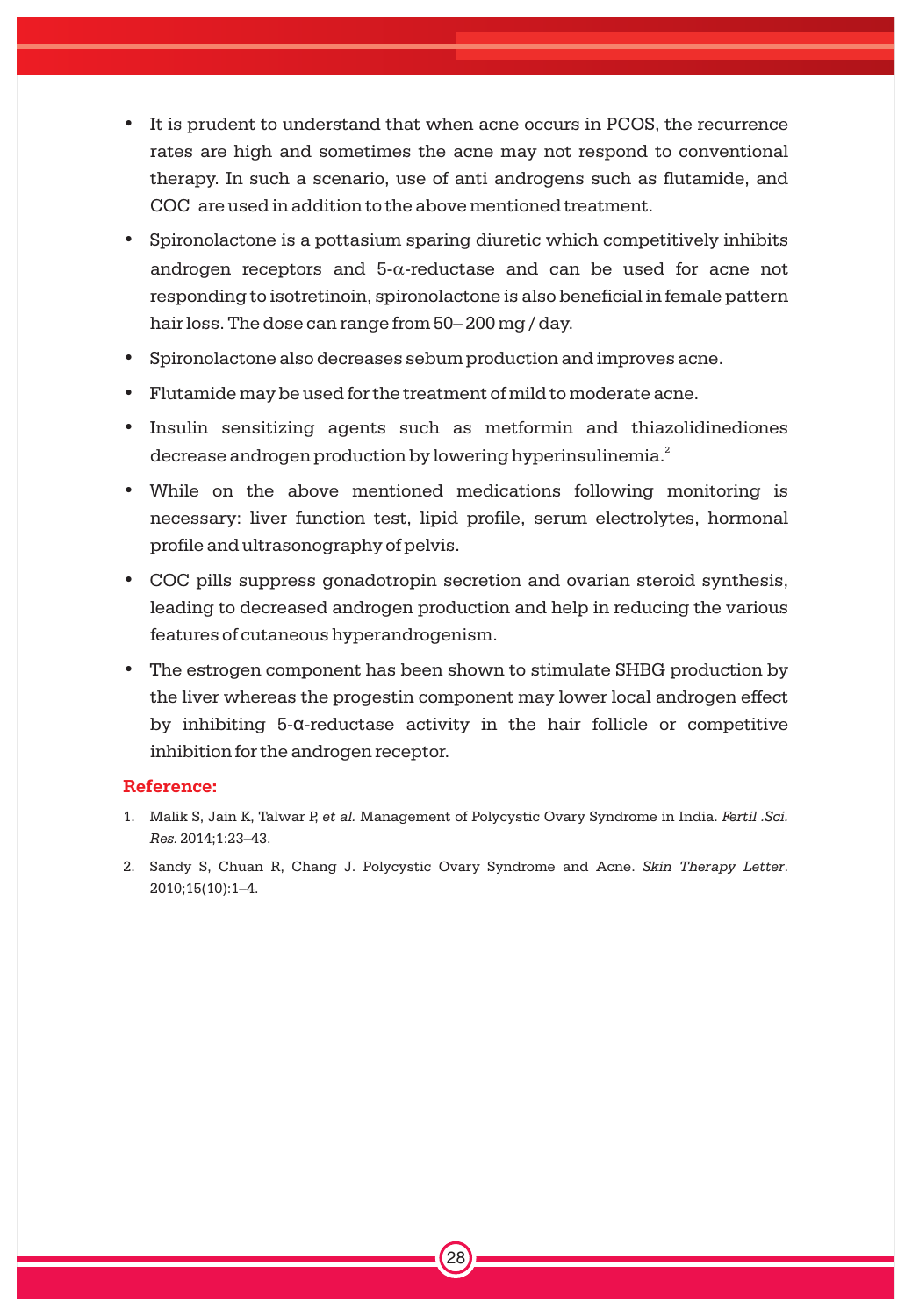

• The slide depicts the management algorithm for acne.<sup>1</sup>

### **Reference:**

1. Malik S, Jain K, Talwar P, *et al.* Management of Polycystic Ovary Syndrome in India. *Fertil .Sci. Res.* 2014;1:23–43.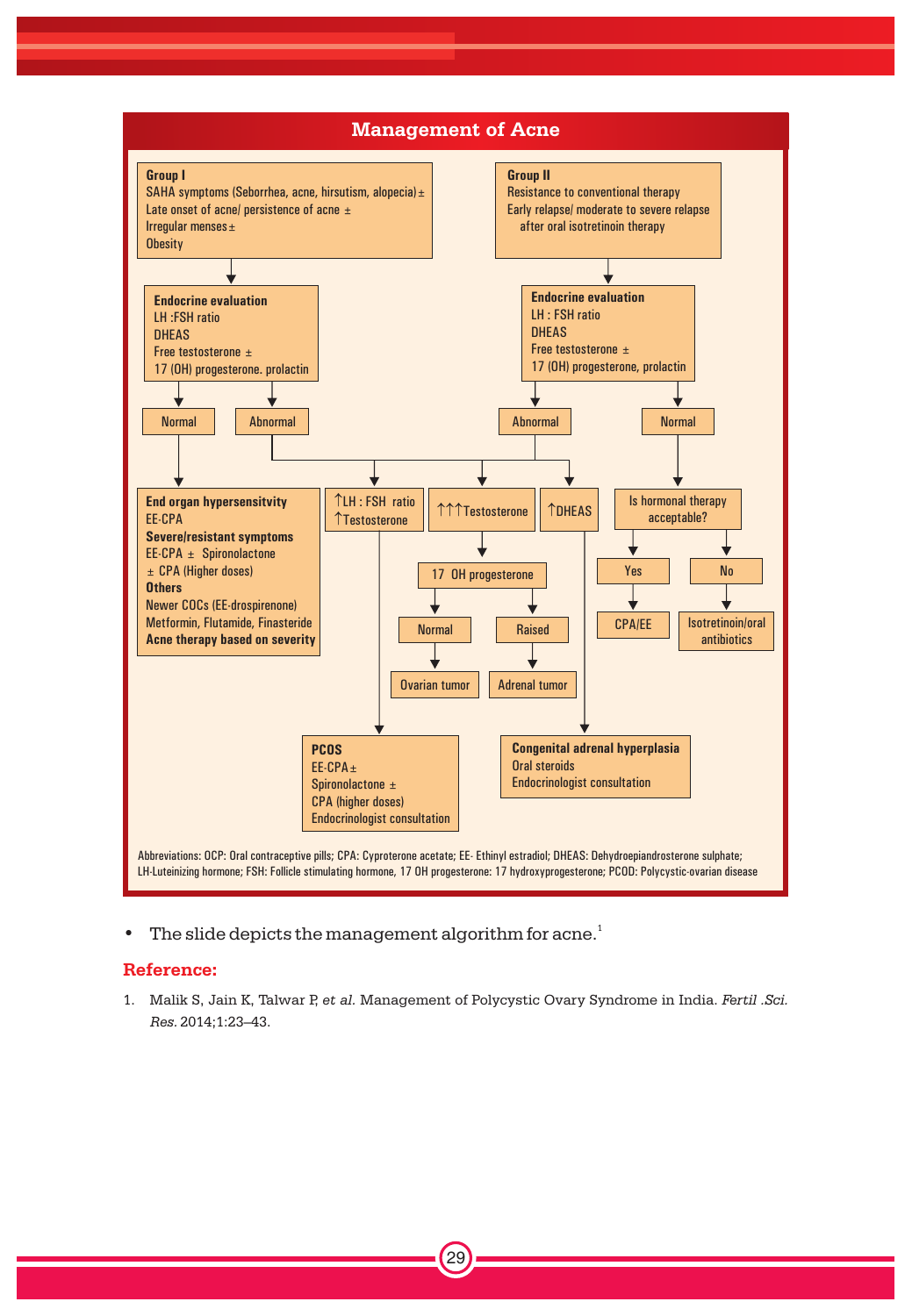### **<sup>1</sup> Management of Acne and Alopecia : Recommendations**

- In adults and adolescents with PCOS and acne, it is suggested to use topical medication along with pharmacological interventions in consultation with a dermatologist
- Referral to the dermatologist is crucial for management of acne if the latter is not responding to topical therapy and/ or scarring and post acne pigmentation is noted with the acne
- In adults with PCOS, it is suggested to use OCPs (cyproterone acetate, drospirenone, or desogestrel as progestin component) as first-line therapy for management of all types of acne lesions
- In women with PCOS presenting with alopecia, COCs and androgen blockers are recommended as first line therapy<sup>1</sup>
- Malik S, *et al* recommend for the management of acne and alopecia in Indian patients with PCOS, cyproterone acetate as a more beneficial option than other progestins  $^{\rm 1}$

### **Reference:**

1. Malik S, Jain K, Talwar P, *et al.* Management of Polycystic Ovary Syndrome in India. *Fertil .Sci. Res.* 2014;1:23–43.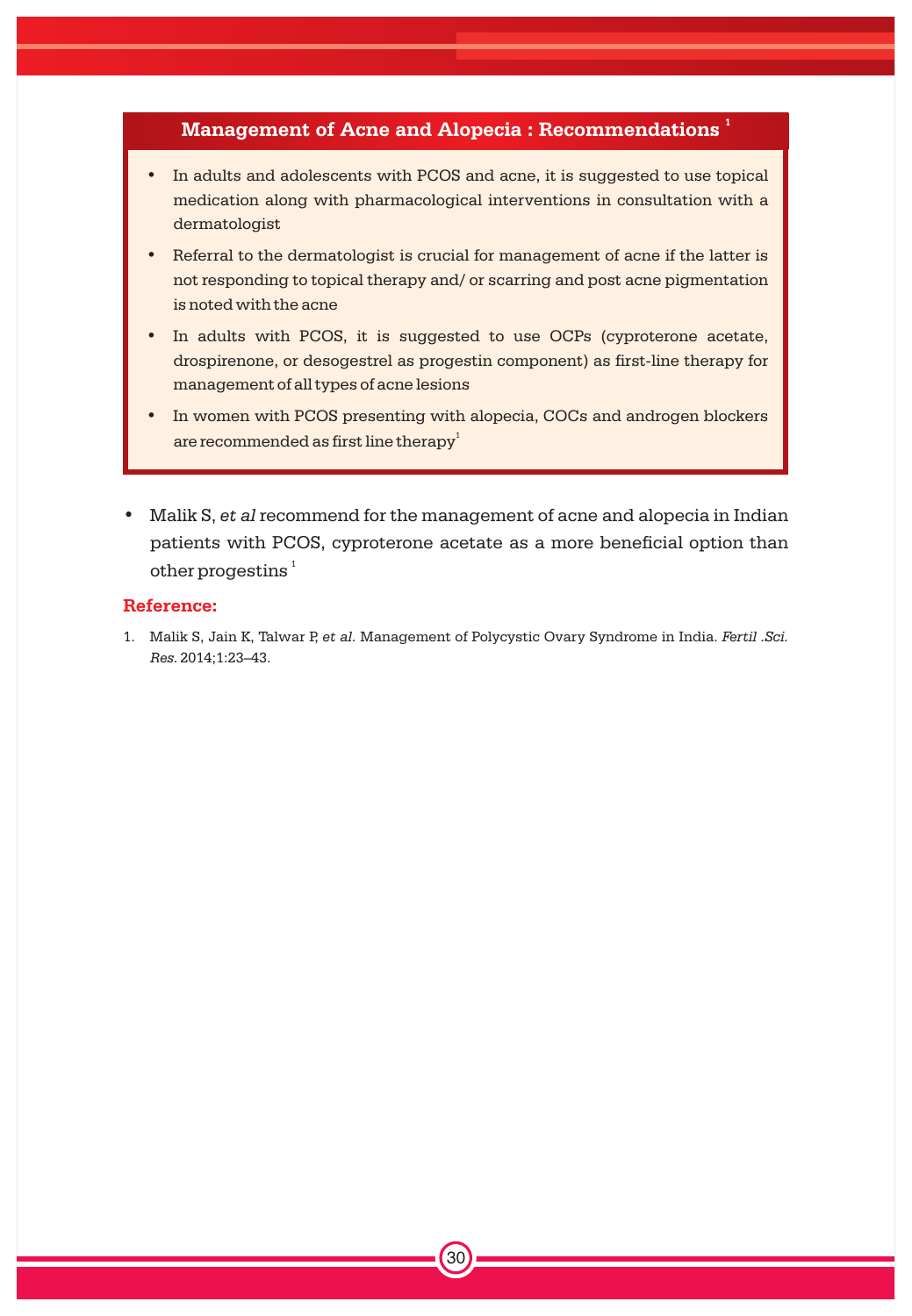### **Conclusion**

- The pilosebaceous unit is the target of androgen stimulation
- Hirsutism may result from the combined influence of increased androgen production, increased circulating free testosterone, or greater androgen activity within the pilosebaceous unit
- Androgens may worsen acne formation by increasing sebum production within the pilosebaceous unit
- Acanthosis nigricans is an indicator of insulin resistance and may be the presenting complaint in patients with PCOS

### **Key Points**

- Androgenic alopecia is associated with other cutaneous markers of androgen excess, including hirsutism and acne
- Use of minoxidil and various peptide preparations is also done by the dermatologist, this step is key to preventing further hair fall and maintaining the hair growth throughout treatment.
- In situations where oral medication cannot be given for androgenetic alopecia, topical preparations are of importance.
- Physical treatments for stimulating hair growth like platelet rich plasma, mesotherapy and microneedling are also performed by the dermatologist to provide an optimum end result.
- Hence a multi faceted approach is required under a dermatologist guidance to effectively tackle androgenetic alopecia.
- Androgen levels within skin are more important mediators of acne than circulating levels.
- In adult women who do not want to conceive it is recommended to use low combined oral contraceptive with anti-androgen progestin (cyproterone acetate, drospirenone, or desogestrel) for the management of hirsutism.
- In adolescents/children with hyperandrogenism, obesity and signs of insulin resistance, lifestyle modification is first-line therapy.
- In adults with PCOS, it is suggested to use oral contraceptives (cyproterone acetate, drospirenone, or desogestrel as progestin component) as first-line therapy for management of all types of acne lesions.
- In women with PCOS presenting with alopecia, combined oral contraceptive and androgen blockers are recommended as first line therapy.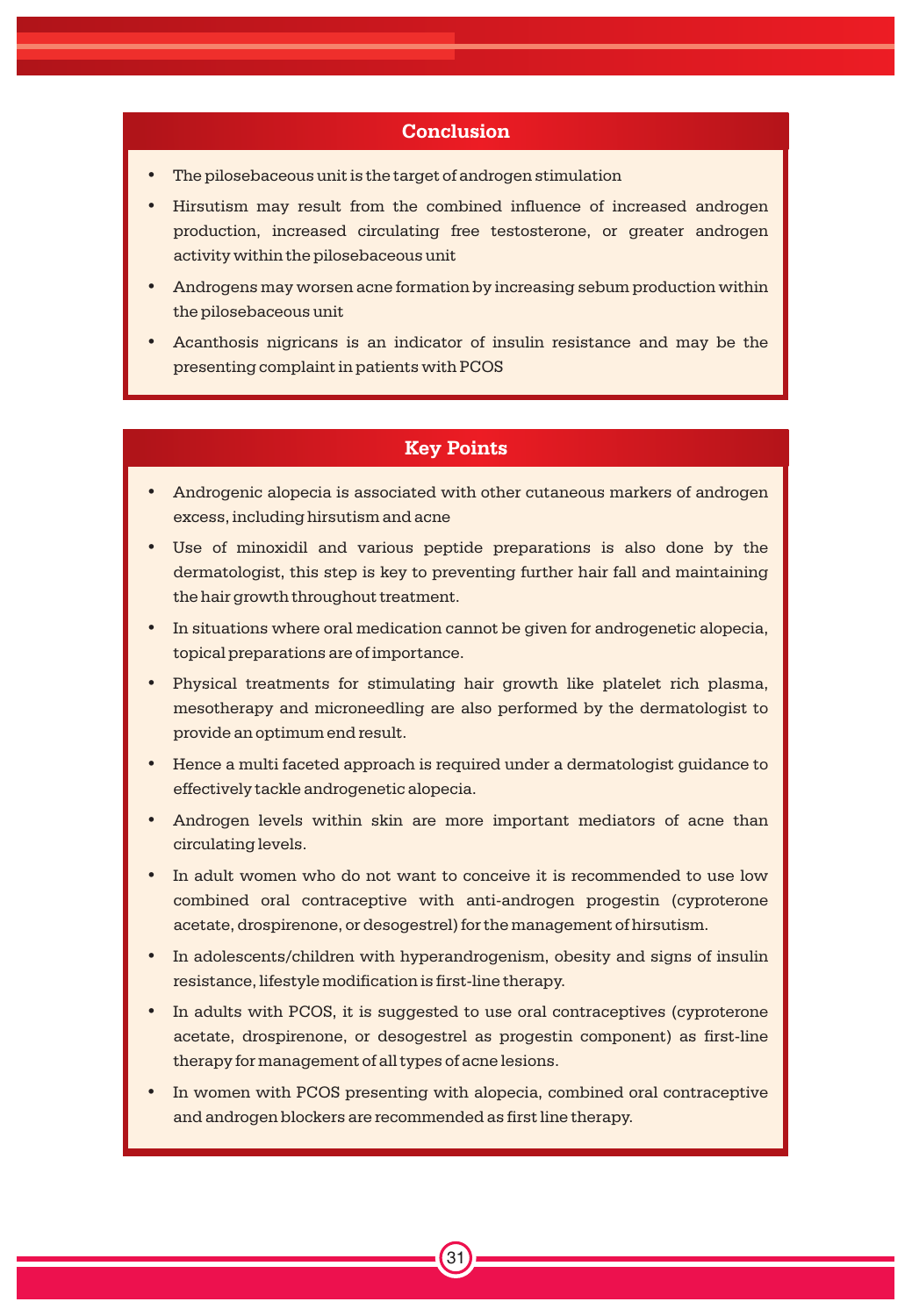### **Suggested Readings**

- 1. Keen MA, Shah IH, and Sheikh G. Cutaneous Manifestations of Polycystic Ovary Syndrome: A Cross-Sectional Clinical Study. *Indian Dermatol. Online J.* 2017;8(2):104–110.
- 2. Gowri BV, Chandravathi PL, Sindhu PS, *et al*. Correlation of Skin Changes with Hormonal Changes in Polycystic Ovarian Syndrome: A Cross-sectional Study Clinical Study.*Indian J. Dermatol*. 2015;60(4):419.
- 3. Malik S, Jain K, Talwar P, et al. Management of Polycystic Ovary Syndrome in *India. Fertil .Sci. Res*. 2014;1:23–43.
- 4. Gonçalves de Moura HH, Costa DLM, Bagati E, *et al*. Polycystic ovary syndrome: A dermatologic approach. *An. Bras. Dermatol*. 2011;86(1).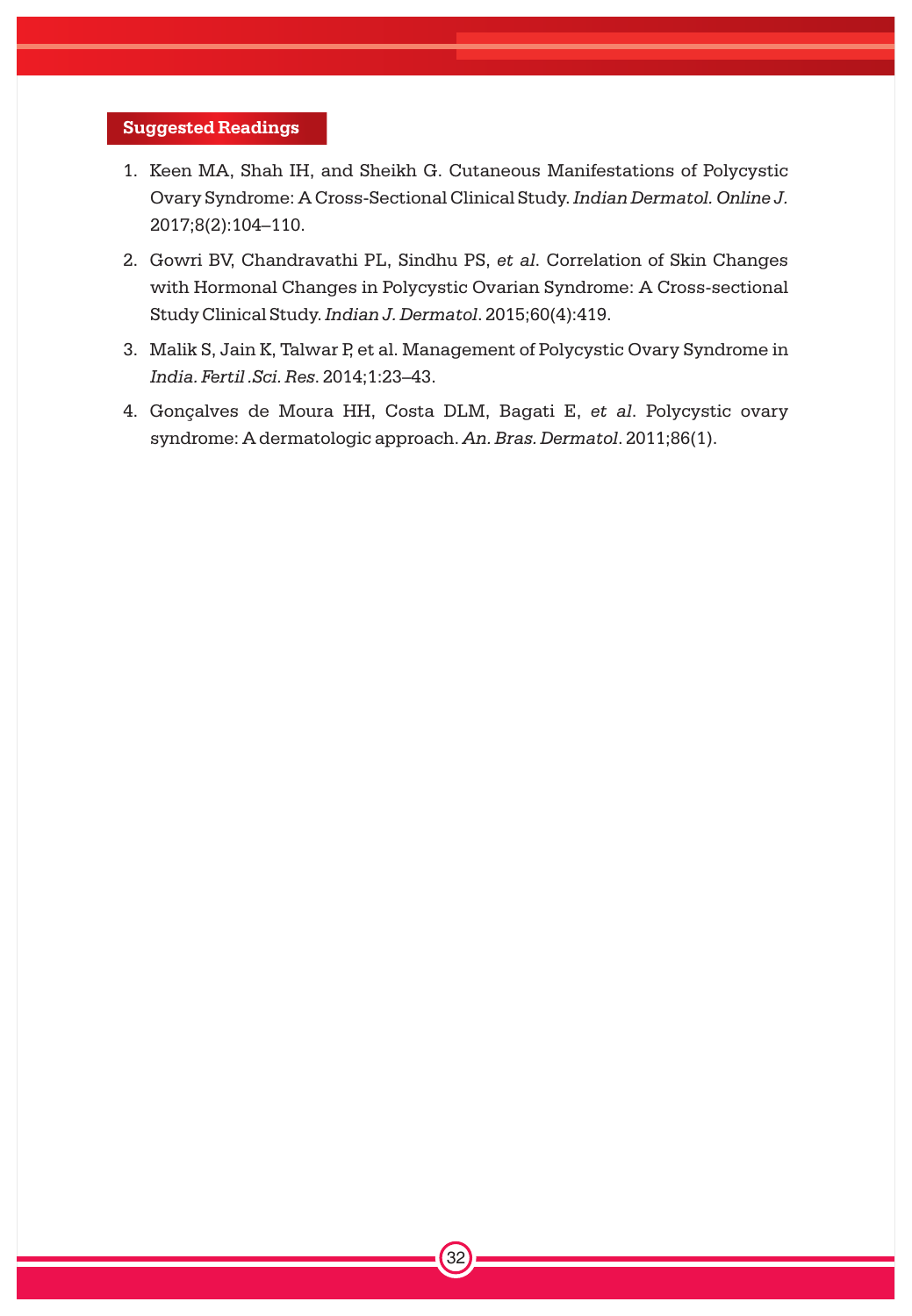### **PCOS and Cosmetic Issues**

### **POST-TEST**

### **1. Androgen receptors are located in the:**

a. Dermal papilla

 $\chi$ 

- b. Outer Root sheath
- c. Nerve ends
- d. Both a and b

### **2. Hirsutism may be caused due to:**

- a. Cushing syndrome
- b. Thyroid dysfunction
- c. Ovarian neoplasms
- d. All of the above

### **3. Causative agent in acne is:**

- a. *Propionibacterium acnes*
- b. *Porphyromonas gingivalis*
- c. *Streptococcus pneumoniae*
- d. Both b and c
- **4. Female pattern hair loss is described as:**
	- a. Christmas tree pattern
	- b. Sunray appearance
	- c. Hair raised pattern
	- d. None of the above

### **5. Acanthosis nigricans can be seen in:**

- a. Axilla
- b. Neck

 $\lambda$ 

- c. Groin
- d. All of the above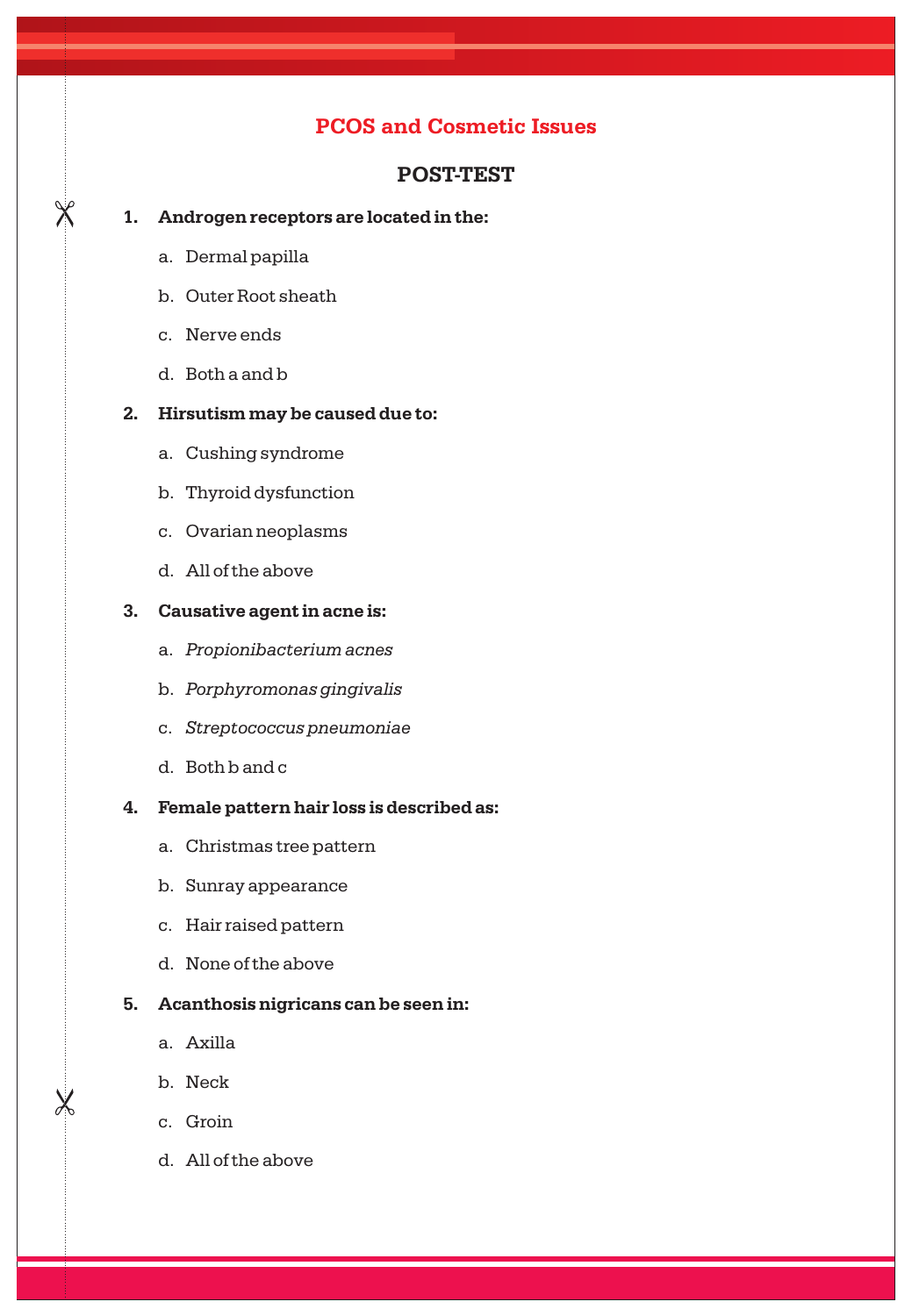- **6. Skin tags are common after \_\_ years of age.**
	- a. 20
	- $h$  40
	- c. 50
	- d. 60

### **7. \_\_\_\_ hair cover much of the body in men and women.**

- a. Vellus
- b. Terminal
- c. Transitional
- d. Interstitial

### **8. Androgen bioactivity is regulated by:**

- a. 5-ß-synthase
- b. 6-y-phosphate
- c. 5-a-reductase
- d. None of the above

### **9. Ferriman-Gallwey score of 4–7 indicates:**

- a. Mild hirsutism
- b. Moderate hirsutism
- c. Severe hirsutism
- d. Androgen failure

### **10. Which of the following progestins is used in management of hyperandrogenism?**

- a. Cyproterone acetate
- b. Drospirenone
- c. Desogestrel
- d. All of the above